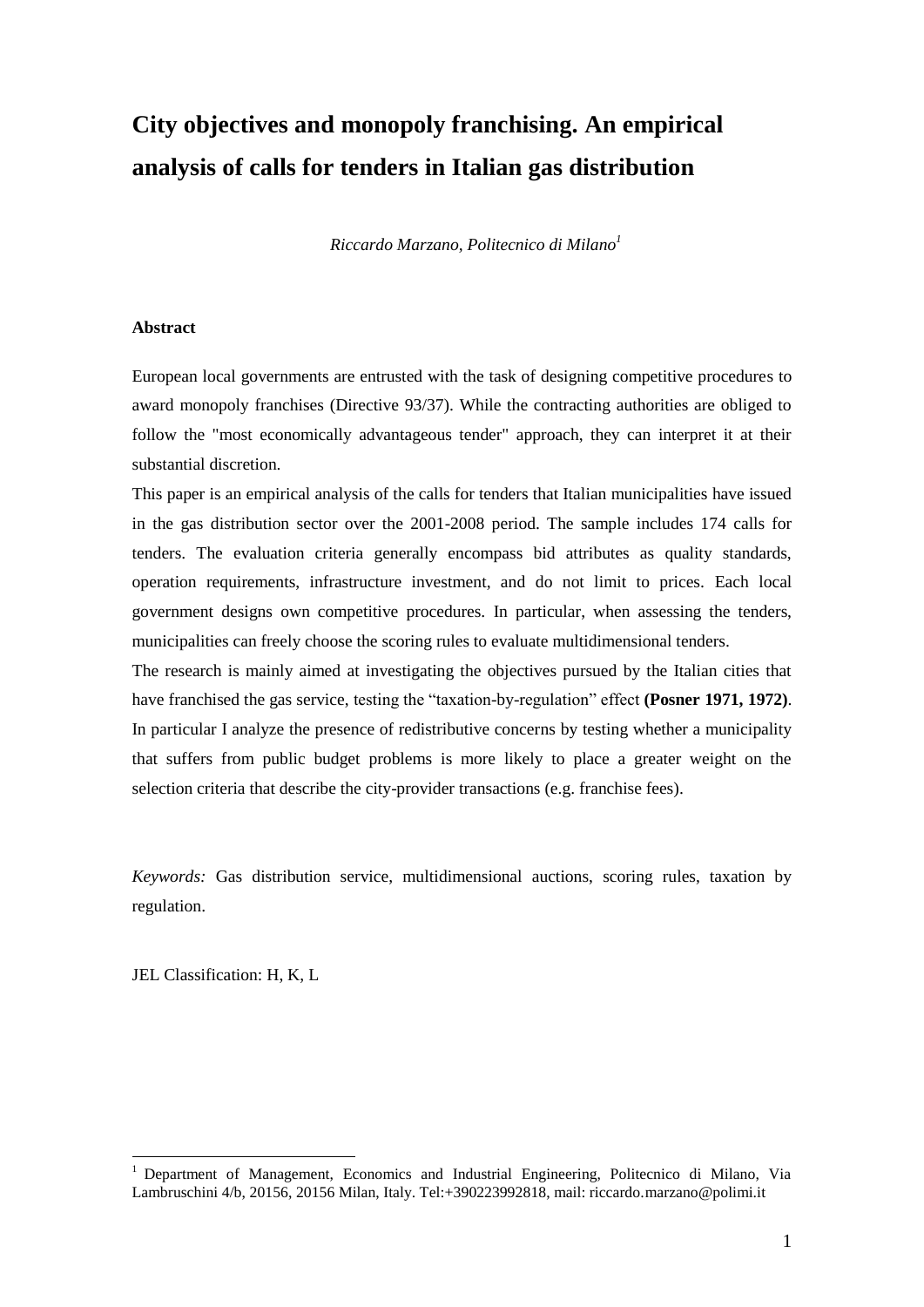#### **1. Introduction**

European local governments are entrusted with the task of designing competitive procedures to award monopoly franchises (Directive 93/37). While the contracting authorities are obliged to follow the "most economically advantageous tender" approach, they can interpret it at their substantial discretion.

Since 2000, Italian municipalities have been franchising public utility services such as gas distribution, waste collection, public transport and so on. Each local government designs own competitive procedures. In particular, when assessing the tenders, municipalities can freely choose the scoring rules to evaluate multidimensional tenders. This paper is an empirical analysis of the calls for tenders that Italian municipalities have issued in the gas distribution sector over the 2001-2008 period. The sample includes 174 calls for tender. The gas distribution sector offers an appropriate empirical setting for two reasons. The number of awarded concessions is fairly large. At the same time, evaluation criteria generally encompass bid attributes as quality standards, operation requirements, infrastructure investment, and do not limit to prices.

The inspiriting principle of the monopoly franchising lies on the competition for the market motivated by the promotion of consumer interests **(Demsetz 1968, Riordan and Sappington 1987)**. Accordingly, the selection rules should reward the bidder that offers the most efficient contract terms in order to allow consumers to capture any extra-normal rents. Nevertheless the practical design of competitive procedures is critical in determining the contest outcome. Indeed the selection criteria could reflect the objectives of public administrations. Aside from private interests of politicians or bureaucrats (e.g. patronage), public budget concerns can play a role as relevant as sector efficiency. In other words, the selection criteria can be targeted to provide inkind or in-cash rents for redistribution (e.g. tax revenues), even at the expense of consumers.

The research is mainly aimed at investigating the objectives pursued by the Italian cities that have franchised the gas service, testing the "taxation-by-regulation" effect **(Posner 1971, 1972)**. In particular I analyze the presence of redistributive concerns by testing whether a municipality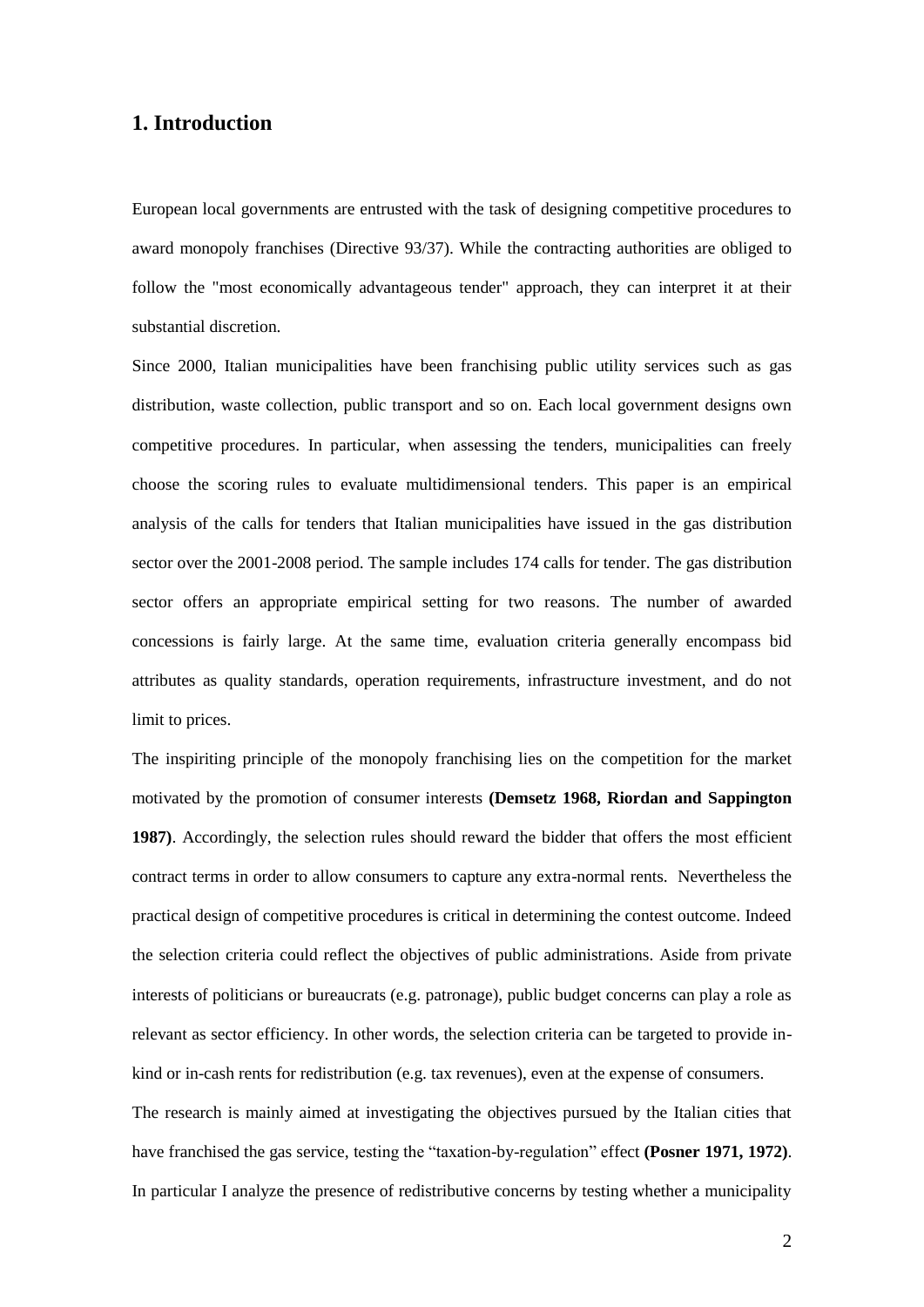that suffers from public budget problems is more likely to place a greater weight on the selection criteria that describe the city-provider transactions (e.g. franchise fees).

#### **2. The gas distribution sector in Italy**

After a long period in which the stability of the normative framework has fostered the methanization and the infrastructure development through the country, the Italian gas distribution sector has been subject, in the last years, to an intense normative flow, starting from the Legislative Decree n. 164/2000 (Letta's Decree), which substantially reshaped the regulatory context, introducing the following main innovations:

- the compulsory *competitive bidding* procedures in selecting utility management units to run the gas distribution service, designed by local governments, which are entrusted with functions of programming and control;
- $\bullet$  the definition of an upper bound to the franchise duration (12 years);
- the price (tariffs) regulation entrusted to the AEEG, the Italian energy regulator;
- the property of infrastructures going back to the local governments at the end of the franchising term.

The reform is clearly aimed at introducing competition in the local gas distribution system consistently with the liberalization process launched in the natural gas sector as a whole in order to foster prices decreasing and service quality enhancing.

The context in which the liberalization process has been undertaken was characterized by the predominance of the "direct awarding". The local governments franchised the gas distribution service by granting the local monopoly without a selecting procedure assuring the pursuing of efficiency, but relying on its own full discretion. Yet at the end of 2007, 75% of the contracts had been granted through direct awarding, often to public owned firms. Again, even before the Letta's Decree was put in force, 19% of the contracts had been already granted via competitive procedures. Instead only about 300 contracts (4.3%) have been awarded through a competitive procedure after Letta's Decree.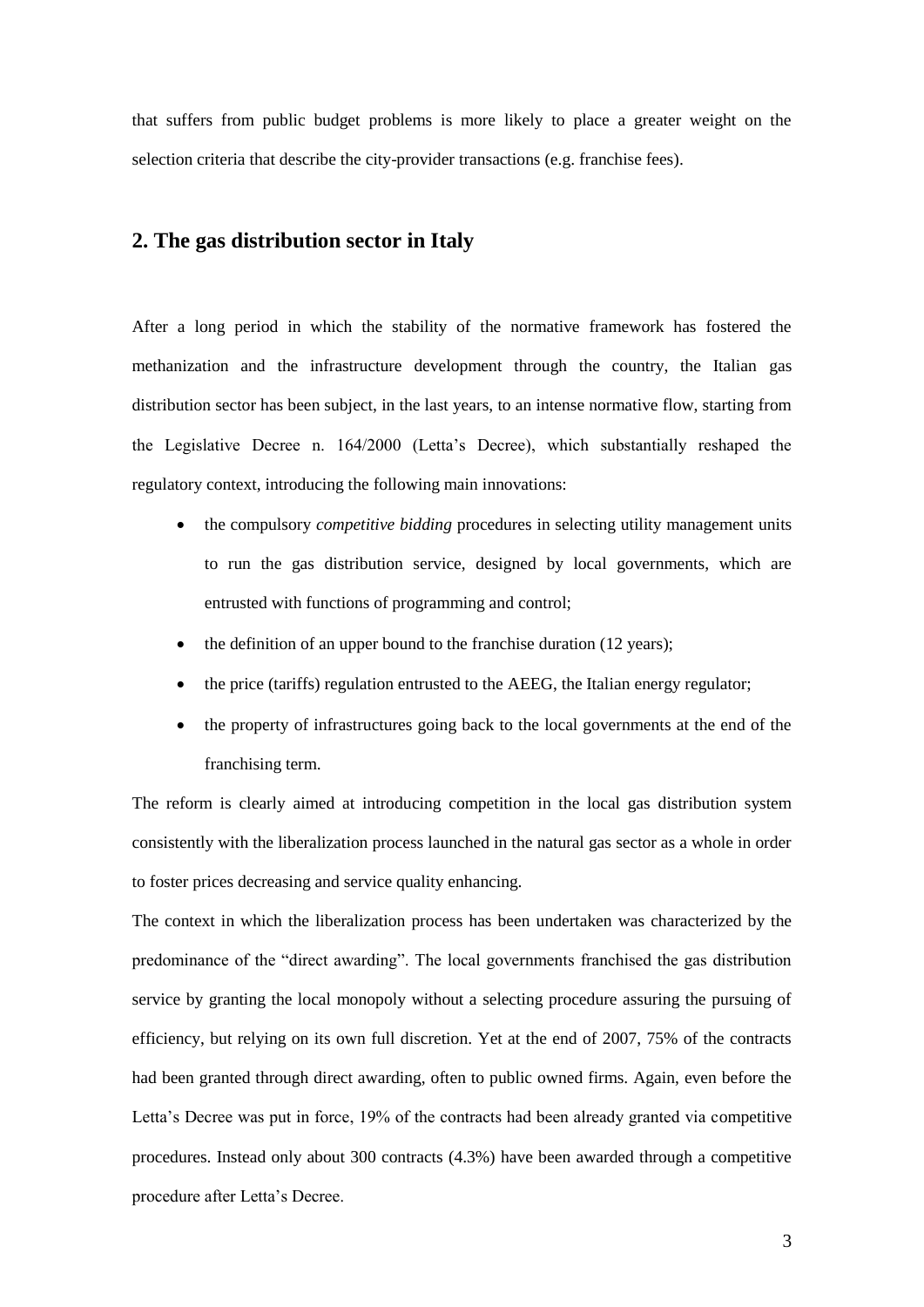Obviously the relationship between the local government and the gas distributor is crucial: a "service contract", conditioned on a model contract edited by the AEEG and endorsed by Ministry of Industry is introduced to regulate the relation, which is framed by terms relating franchise duration, quality objectives, economic aspects, controls and sanctions. The service contract must be integrated by the winning bid conditions submitted during the competitive procedure, which provide the effective provisions shaping the contractual arrangement, besides investment programs for infrastructure maintaining and development.

The property of infrastructure is supposed to go back to the local government at the end of the franchise term, so as to make possible a subsequent franchising. No compensation is contemplated aside from eventual non-amortized investments, normally refunded by the new entrant.

Profits resulting from gas distribution are regulated by AEEG employing a *price cap* approach, which establishes an upper bound on returns accruing to the firms, called "Vincolo ai Ricavi di Distribuzione" (VRD). The VRD is computed adding up operating costs and capital remuneration, the first parametrically estimated and so not linked with actual firms' costs, the second evaluated on the base of the net invested capital, yearly incremented by investments implemented during the last year, net of amortizations already met in tariffs.

Assuming that the regulatory framework introduces conflicting incentives for the firms, local governments are required to pay substantial attention to two possible distortions in designing competitive procedures: on the one hand, great emphasis on franchise fees is likely associated to investment shrinking, with direct consequences on service quality and safety; on the other hand, by rewarding firms determined to fulfill ambitious investing programs, no value added investments are stimulated, with firms relying on tariffs for the recovery of the associated extracosts.

Franchise fee and investment program in infrastructure maintaining and development don't embrace the spectrum of all possible dimensions usually taken into account in designing competitive procedures by local governments. Service quality and organization, economic terms offered to the final customers and conditions regulating the transition between different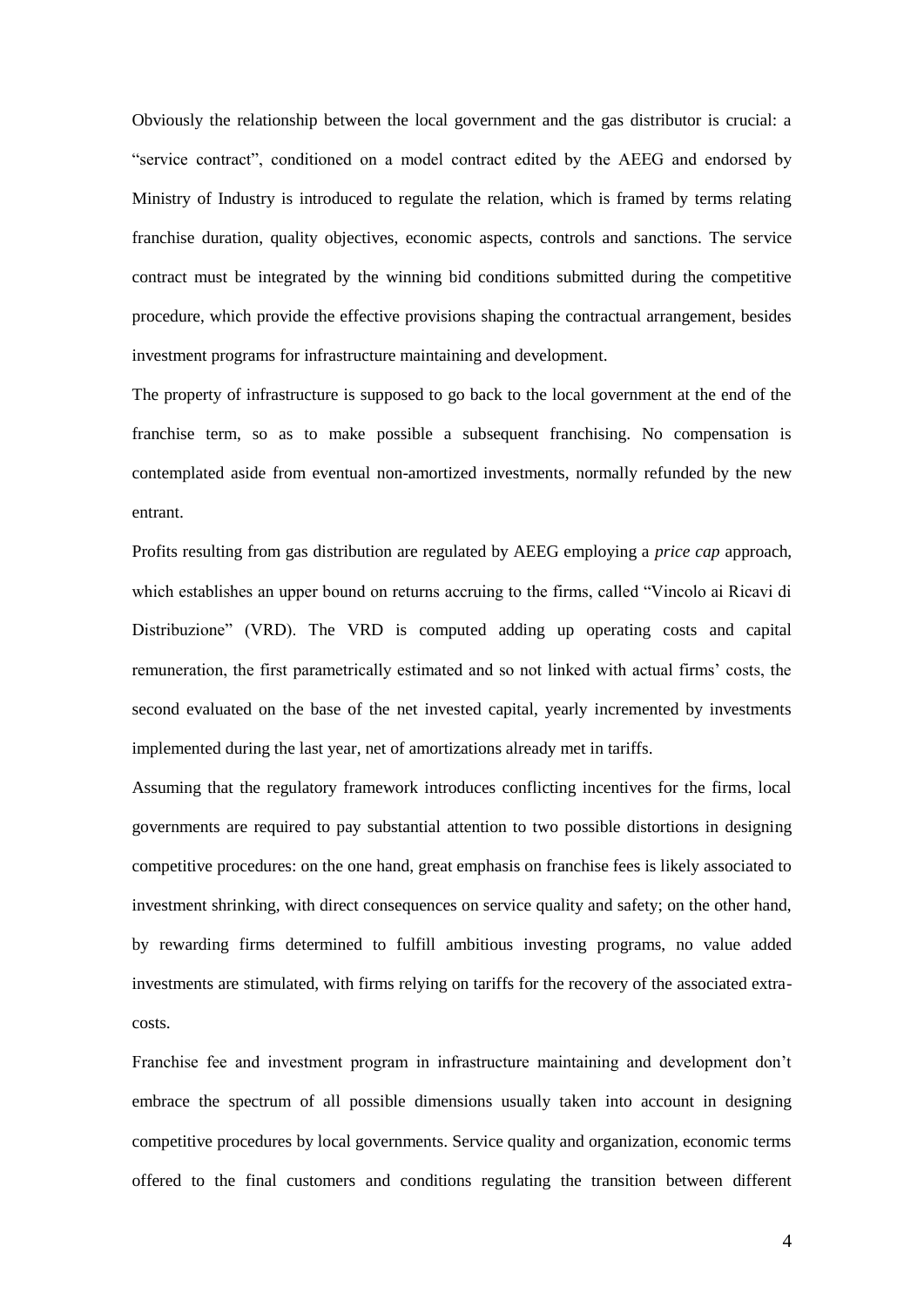operators, both at the beginning and at the end of the franchise span, represent other relevant dimensions included in the procedure designs and thus to the same extent aspects along which bids are assessed.

The bid assessment is run via scoring rules, consisting in a set of upper bounds on the scores associated to each relevant dimension considered in the selection procedure (generally adding up to 100) and formulas to compute each single score. Once the scores for each dimension are computed, the total score associated to a single bid is calculated by their summation.

## **3. Background**

The role played by local governments in regulating public services provision has been recognized by the economic literature as early as seventies, when the regulation of cable television sector by American municipalities, mostly via monopoly franchising, provided an interesting case study.

Since the seminal paper by **Demsetz (1968)**, much has been written about the problems of competitive franchising arrangement (**Williamson, 1976; Goldberg, 1976; Zupan, 1989**). Less attention has been given to the analysis of franchisee's objectives and conducts. It is still unclear whether contracting authorities pursue objectives that are not directly related to their regulatory stance.

The concept of *taxation by regulation* was first introduced and applied to cable television regulation by **Posner (1971, 1972).** Monopoly franchising is a mean to divert monopoly profits from companies to the public purse, rather than a policy to limit monopoly profits. Taxation by regulation has been mentioned often as a reason why local franchise regulation fails to promote consumer welfare (**Hazlett, 1991, Otsuka and Braun, 2002**).

The selection functions may include factors inconsistent with the average consumer preferences. Possible justifications for this view may be a desire to transfer rents in-kind to special interest groups, or in-cash as a source of revenue to bolster municipal tax coffers **(Beutel, 1990)**.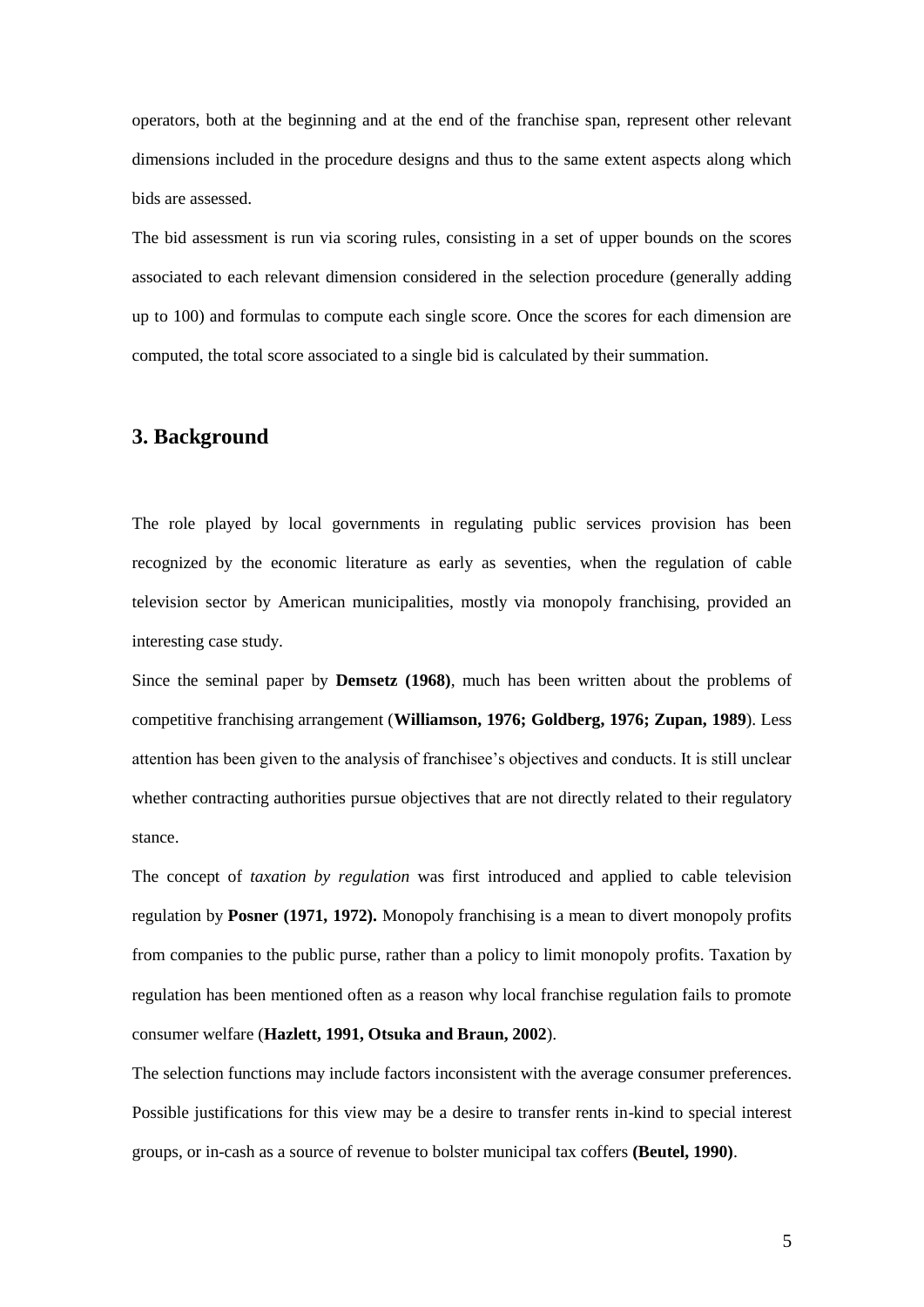In his work Beutel uses contract bid data coming from standardized summaries of proposals collected by franchising authorities, including proposed prices, firm's experience and financial capabilities, technical aspects of the proposed cable system and so on, and constructs a decision function explaining the CATV operator selection by the cities. In this framework, he indirectly infers the city's objectives, relying upon the mere characteristics of the winning bids. The peculiar design of the first franchising procedures, with most municipalities simply listing their reasons for choosing one bidder over the others, without making clear how the various different dimensions of the proposals were compared, explains the Beutel's strategy.

In the case of cable television, the tendency to award franchises to the firm offering the most elaborate cable system, or the system with the most "bells and whistles," rather than to the firm offering the best deal for the consumers was noticed by **Prager (1989).**

One possible explanation is that powerful interest groups benefit from the so-called excessive demands and pressure local officials to include these demands in their franchise agreements.

Consistently with Beutel's work, the second argument proposed by Prager is that cities and towns award cable television franchises to the firm that will most enrich the local government's coffers, either directly through franchise fees or indirectly through "in-kind" contributions.

The motivation here is obvious: politicians prefer an indirect tax, in the form of higher cable television rates, to a direct tax, as a means for raising revenue. Given this incentive, one might expect that in the absence of any legal constraints, franchise bidding competition would result in the franchise being awarded to the firm that was willing to pay the highest price for the right to become a cable television monopolist. Rates would be set at the profit maximizing monopoly level, but monopoly rents would accrue to the local government rather than the cable system operator.

The failure of the franchising system in the cable television sector in US diverted attention from these issues, but in the last decades, privatization process of local public services in many different countries has called for investigations on monopoly regulation and cities' objectives.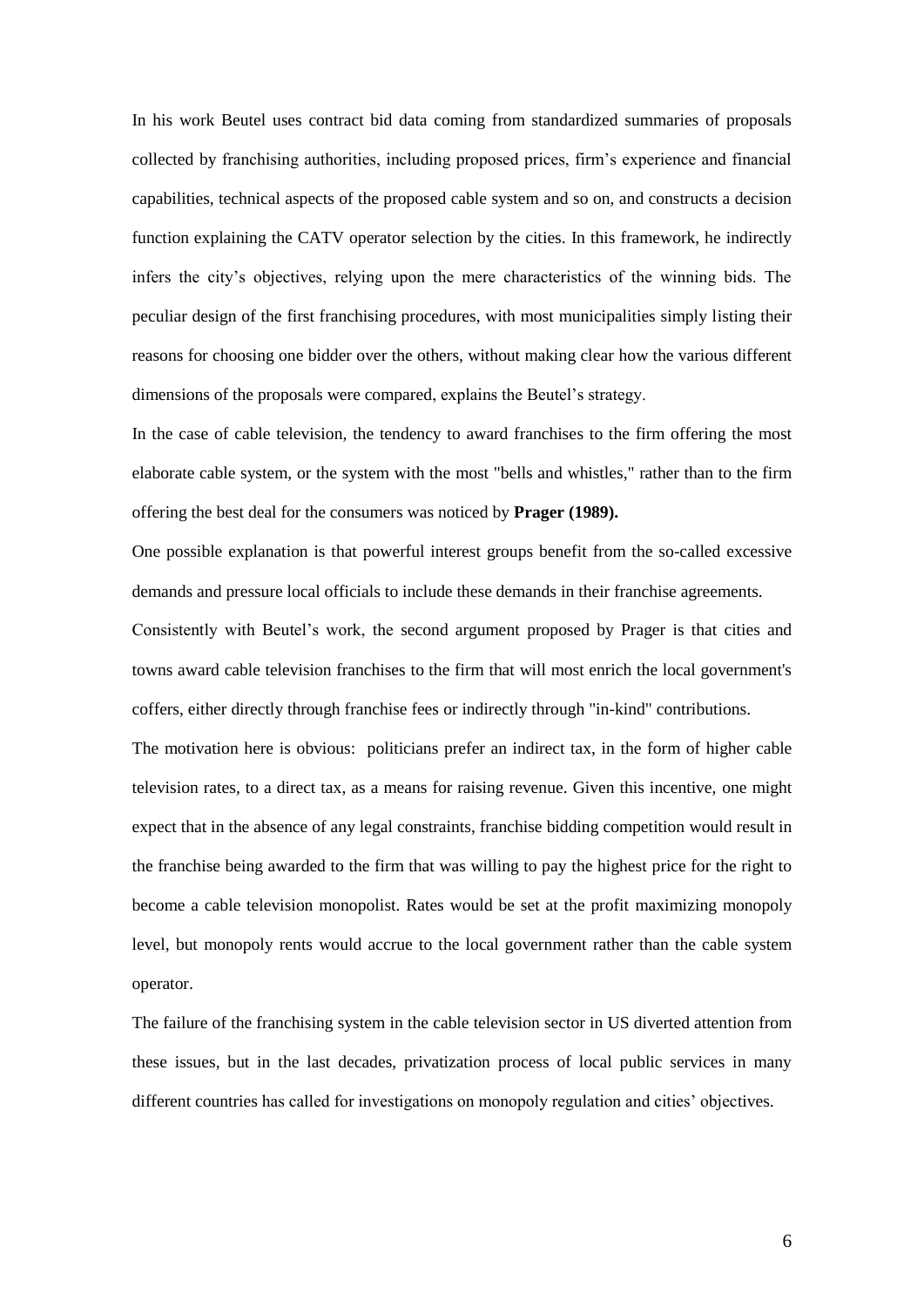Indeed, pre-existing economic literature has investigated the determinants of local service privatization (e.g. **Bel and Fageda, 2009, Levin and Tadelis, 2007**), mainly by focusing on fiscal constraints, economic efficiency, political processes and ideological attitudes.

In addition the theory of scoring auctions has recently made relevant advances (**Asker and Cantillon, 2008, 2010**). Nevertheless, the design of competitive procedures by local governments is an unexplored field of analysis. In particular, and to the best of my knowledge, the previous analyses do not have so far supplied any evidence on the determinants of scoring rules.

### **4. Data and methodology**

The sample includes 174 calls for tenders spanning eight years, from 2001 to 2008.

|                       |      |      |                |                | Year           |                |                |                |                |
|-----------------------|------|------|----------------|----------------|----------------|----------------|----------------|----------------|----------------|
| <b>Region</b>         | 2001 | 2002 | 2003           | 2004           | 2005           | 2006           | 2007           | 2008           | Tot.           |
| Abruzzi               |      |      |                | 3              | 6              |                | 1              |                | 11             |
| <b>Aosta Valley</b>   |      |      |                |                |                |                |                |                | 1              |
| Apulia                |      |      |                |                | $\overline{2}$ |                |                |                | $\overline{2}$ |
| <b>Basilicata</b>     |      |      | 3              | $\overline{2}$ |                |                | $\overline{2}$ |                | 8              |
| Calabria              |      |      |                |                |                |                |                | 1              | $\overline{3}$ |
| Campania              | 1    |      | 5              | $\overline{2}$ | 3              |                | 1              | $\overline{2}$ | 15             |
| Emilia-Romagna        |      |      | 1              |                |                |                |                |                | 1              |
| Friuli-Venezia Giulia |      |      |                |                | 1              |                |                |                | 1              |
| Lazio                 |      | 1    | 4              | $\overline{2}$ | 1              | 1              |                | 1              | 10             |
| Liguria               |      |      |                |                |                |                | $\overline{2}$ |                | 2              |
| Lombardy              |      | 4    | 6              | 6              | 15             | $\overline{7}$ | $\overline{7}$ | 11             | 56             |
| The Marche            |      | 1    |                |                | 1              |                |                |                | $\overline{2}$ |
| Molise                |      |      | $\overline{2}$ |                |                |                | 1              | 1              | $\overline{4}$ |
| Piedmont              |      |      | 1              | 3              | 1              | 1              |                |                | 8              |
| Sardinia              |      |      | 1              | $\overline{2}$ |                |                |                | 13             | 16             |
| Sicily                |      |      | $\overline{2}$ | $\overline{2}$ | $\overline{c}$ |                |                | 1              | 7              |
| Tuscany               |      |      |                |                | 1              | 1              |                |                | $\overline{2}$ |
| Veneto                |      |      | 1              | 4              | 4              | 5              | 6              | 5              | 25             |
| Total                 |      | 6    | 26             | 26             | 37             | 20             | 22             | 36             | 174            |

|  |  | Table 1 – Sample |  |
|--|--|------------------|--|
|--|--|------------------|--|

A first group of variables includes quantitative and qualitative information about the calls for tenders. Indicators have been constructed by collecting information from the Utilitatis Yellow Book dataset on gas and water tenders. All the criteria that are included into the calls have been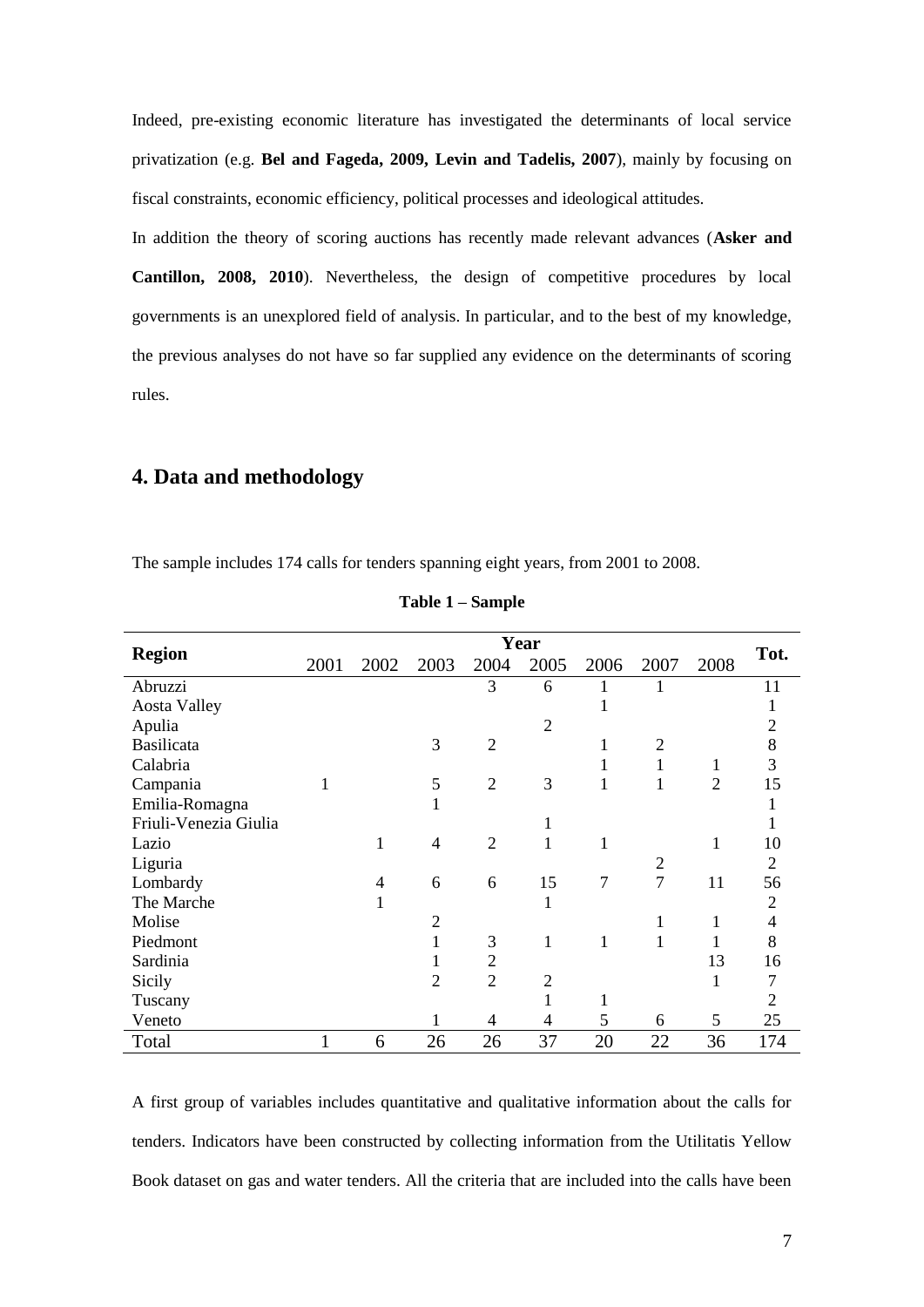described by a continuous variable (i.e. a score variable takes a value from 0 to 100), in order to represent the selection function. The potentially relevant selection criteria have been classified according to five dimensions: franchise fee (*Fee*), terms for infrastructure asset transfer (*Trans*), prices (*Prices*), new infrastructure assets (*Infra*), service quality and organization (*Serv*).

| <b>Variable</b> | <b>Definition</b>                                                                    |
|-----------------|--------------------------------------------------------------------------------------|
| Fee             | Upper bound on franchise fee score                                                   |
| <b>Trans</b>    | Upper bound on terms for infrastructure transfer score                               |
| <b>Prices</b>   | Upper bound on prices score                                                          |
| Infra           | Upper bound on new infrastructure assets score                                       |
| <b>Serv</b>     | Upper bound on service quality and organization score                                |
| FinAut          | <b>Financial Autonomy</b>                                                            |
| <b>Debt</b>     | Level of obligations                                                                 |
| Liq             | Liquidity indicator                                                                  |
| qProceeds       | <b>Quality of Proceeds</b>                                                           |
| <b>Turnover</b> | Political turnover indicator                                                         |
| Exp             | Experience of bureaucrats in designing competitive procedures                        |
| <b>Size</b>     | Size of the municipality                                                             |
| S               | Dummy $= 1$ if the municipality is located in the South                              |
| <b>Poverty</b>  | Poverty indicator                                                                    |
| <b>PubNet</b>   | Probability for a municipality of being owner of the infrastructure                  |
| Constr          | Dummy $= 1$ if call for tenders includes also the building of the new infrastructure |

**Table 2 – List of variables**

A second group of indicators describes the city characteristics, such as financial distress of the local coffer, composition of residents (e.g. poverty), political turnover, need for infrastructure. Finally, some control variables are also included, namely the size of the cities, the experience of bureaucrats in designing competitive procedures, the ownership of previously developed infrastructures, the city geographic location.

The financial distress indicators deserve particular attention. As widely recognized, local finance condition is hardly captured by a single indicator. An important role is played not only by financial flows and debt levels, but also by fiscal autonomy and flexibility in the expenditure structure. Here a set of indicators is used, as in **Farneti and Padovani (2010),** who have developed a model for rating Italian municipalities.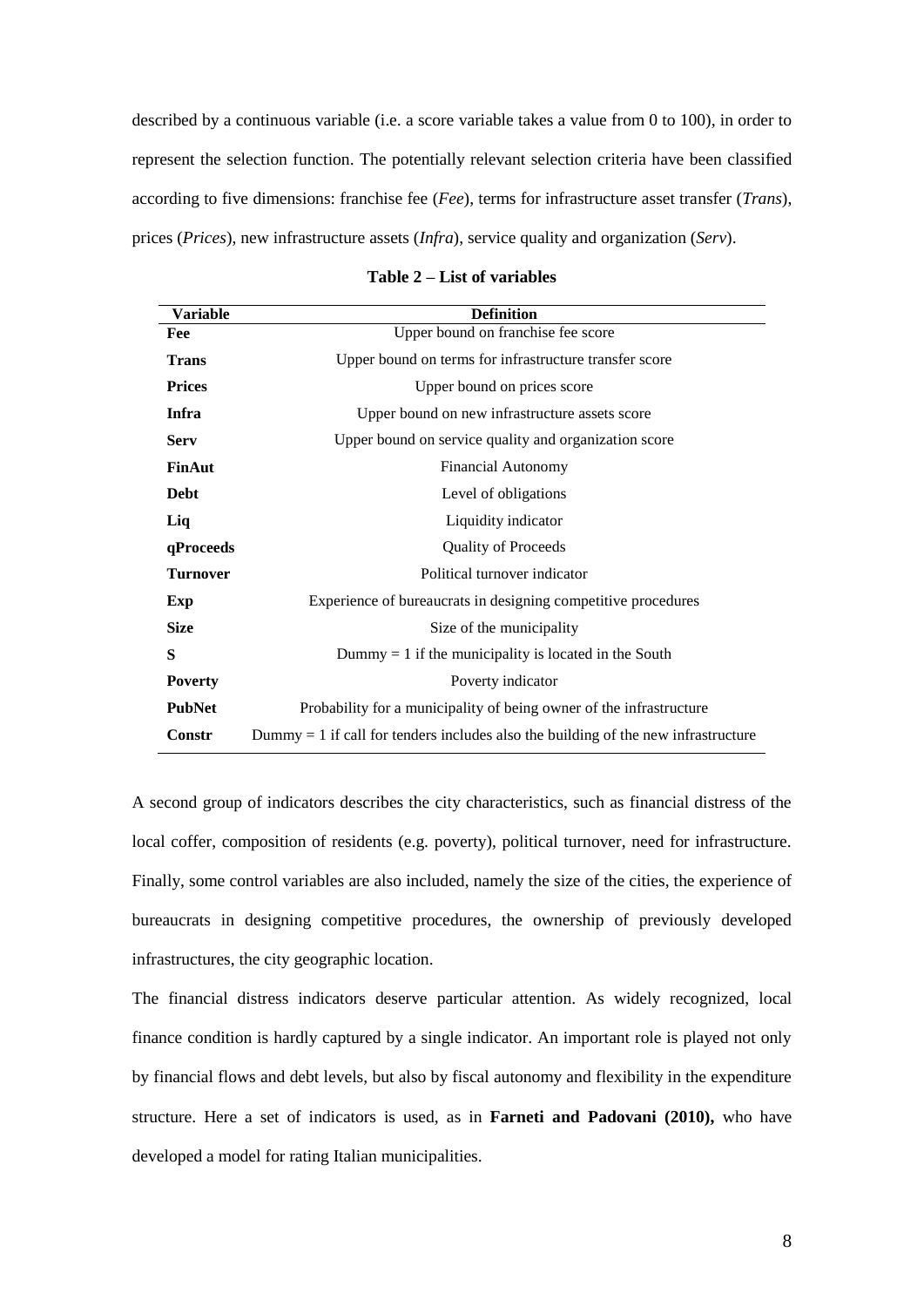In this work, four indicators are employed for the characterization of the financial status of the municipalities. The first is the financial autonomy *FinAut*, which is computed as the ratio between self-generated revenue (by local taxes and service management) and total revenue (including transfers from State and others public authorities); the variable *Debt* is a measure of the obligation faced by the municipality and is computed as the ratio between interest expenses and just verified current revenue. The third is a liquidity indicator *Liq,* a dummy variable that is set equal to 1 if the municipality had made use of an advance payment during the year before the call for tenders was issued. The last, *qProceeds*, the quality of municipality's proceeds, is a ratio between credits not cashed in and total proceeds. Data used for the calculation of these indicators have been collected from the Central Direction of Local Finance belonging to the Italian Ministry of the Interior.

**Table 3 – Local finance indicators, descriptive statistics**

| <b>Indicator</b> | <b>Jbs</b> | <b>Mean</b> | Std. Dev. | Min   | <b>Max</b> |
|------------------|------------|-------------|-----------|-------|------------|
| FinAut           | 166.       | 72.279      | 21.805    | 23.51 | 99.96      |
| <b>Debt</b>      | 174        | 0.0465      | 0.0232    |       | 0.1006     |
| Liq              | 169        | 0.0947      | 0.2936    |       |            |
| qProceeds        | 166        | 17.438      | 116.17    |       | 1381.317   |

**Table 4 – Local finance indicators, correlation matrix**

|               | <b>FinAut</b> | Debt   | Lia    | <b>aProceeds</b> |
|---------------|---------------|--------|--------|------------------|
| <b>FinAut</b> | 1.0000        |        |        |                  |
| <b>Debt</b>   | $-0.0165$     | 1.0000 |        |                  |
| Liq           | $-0.2593$     | 0.2109 | 1.0000 |                  |
| qProceeds     | $-0.2127$     | 0.0056 | 0.1518 | 1.0000           |

Table 4 shows the correlations among local finance indicators. They are clearly weakly correlated or not correlated at all, justifying the strategy to adopt all of them to capture as comprehensively as possible the actual status of the local government finance.

The city characteristics, besides *Size*, measured as number of inhabitants, and a localization dummy *S*, which takes value 1 when the municipality is located in the south of the country (namely in one of the following regions: Campania, Abruzzi, Molise, Apulia, Basilicata, Calabria, Sicily and Sardinia) include the variable *Turnover*, as number of years to the next local election at the moment in which the call for tenders has been issued, constructed using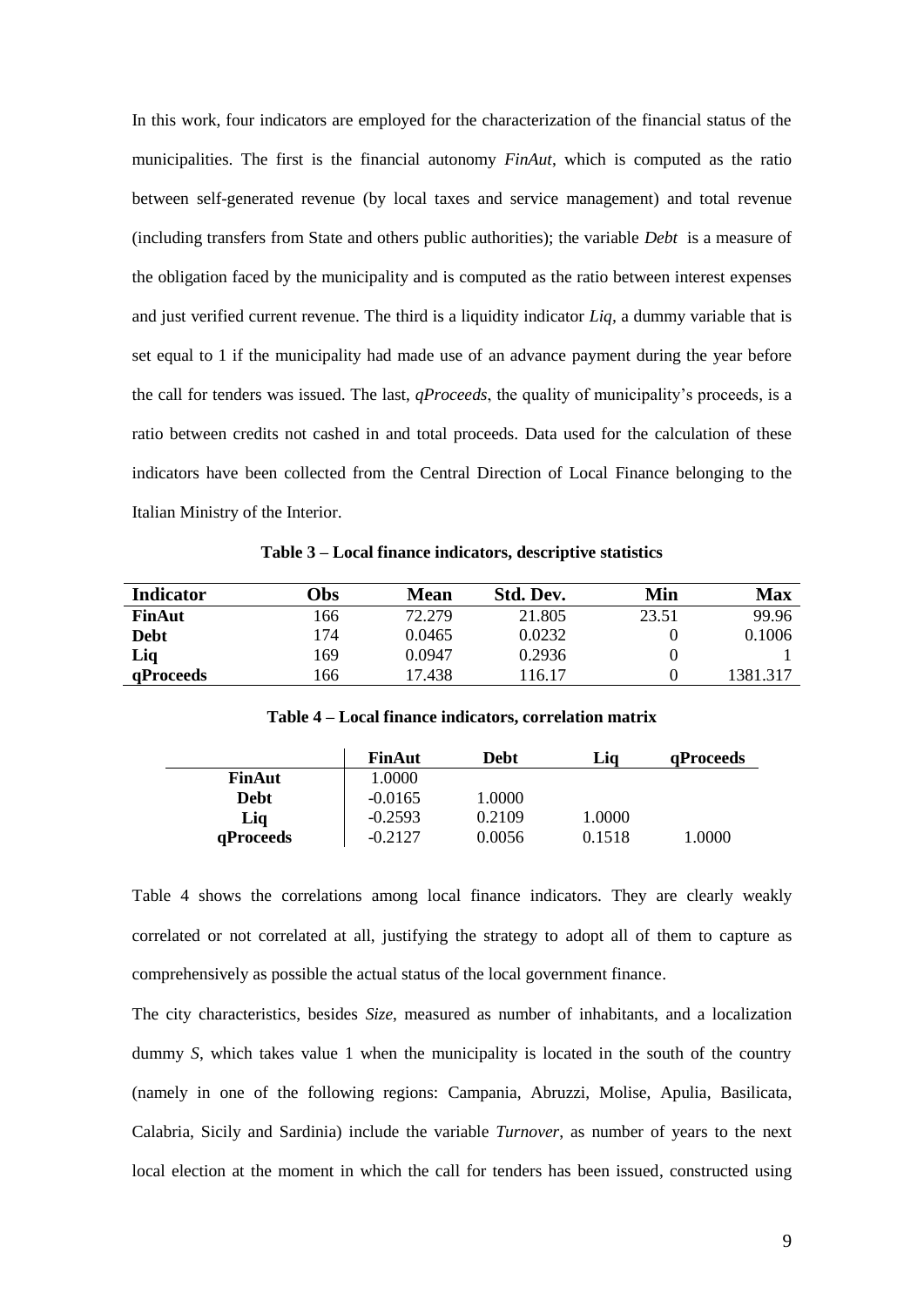data from the web archive of the Italian Ministry of the Interior and obviously assuming that the local government in charge would carried out its own term of office; *Exp*, which measures the experience of local bureaucrats in designing competitive procedures, computed as the number of calls for tenders issued by the local authority along the five years before the gas distribution was franchised, sourced from the database Guritel of the Official Gazette of the Italian Republic; *Poverty*, the percentage of tax-payers whose annual income is lower than 10 thousand euro, sourced from the Department of Finance, belonging to the Italian Ministry of Economy and Finance.

Two variables refer to the infrastructure: *PubNet* is the percentage of the gas distribution network belonging to the municipalities, measured at region level, here used as a proxy of the probability that the network actually belongs to the municipality; *Constr* is a dummy variable equal to 1 when the competitive procedure is designed not only to award the gas distribution service franchise, but also to entrust the same firm with the task to build and develop the gas distribution infrastructure.

| Variable        | <b>Obs</b> | <b>Mean</b> | Std. Dev. | Min  | <b>Max</b> |
|-----------------|------------|-------------|-----------|------|------------|
| <b>Size</b>     | 174        | 10563.690   | 14987.340 | 223  | 120819     |
| <b>Turnover</b> | 169        | 2.112       | 1.416     |      |            |
| Exp             | 169        | 3.982       | 12.788    |      | 155        |
| <b>Poverty</b>  | 169        | 17.567      | 7.272     | 5.24 | 40.62      |
| <b>PubNet</b>   | 174        | 11.322      | 6.750     |      | 26.30      |
| <b>Constr</b>   | 174        | 0.241       | 0.429     |      |            |

**Table 5 – City characteristics, descriptive statistics**

About selection criteria framed by the upper bounds on the scores attached to each relevant dimension, Table 6 clearly shows that franchise fee is far the most weighty criterion, followed by new infrastructure assets. The score on terms for infrastructure transfer is instead not considered as a key criterion in most cases. The high negative correlation among the scores, primarily between *Fee* and *Infra*, is explained by the construction of the selection procedure, which is based on the sharing of a fixed amount of points among the five relevant dimensions.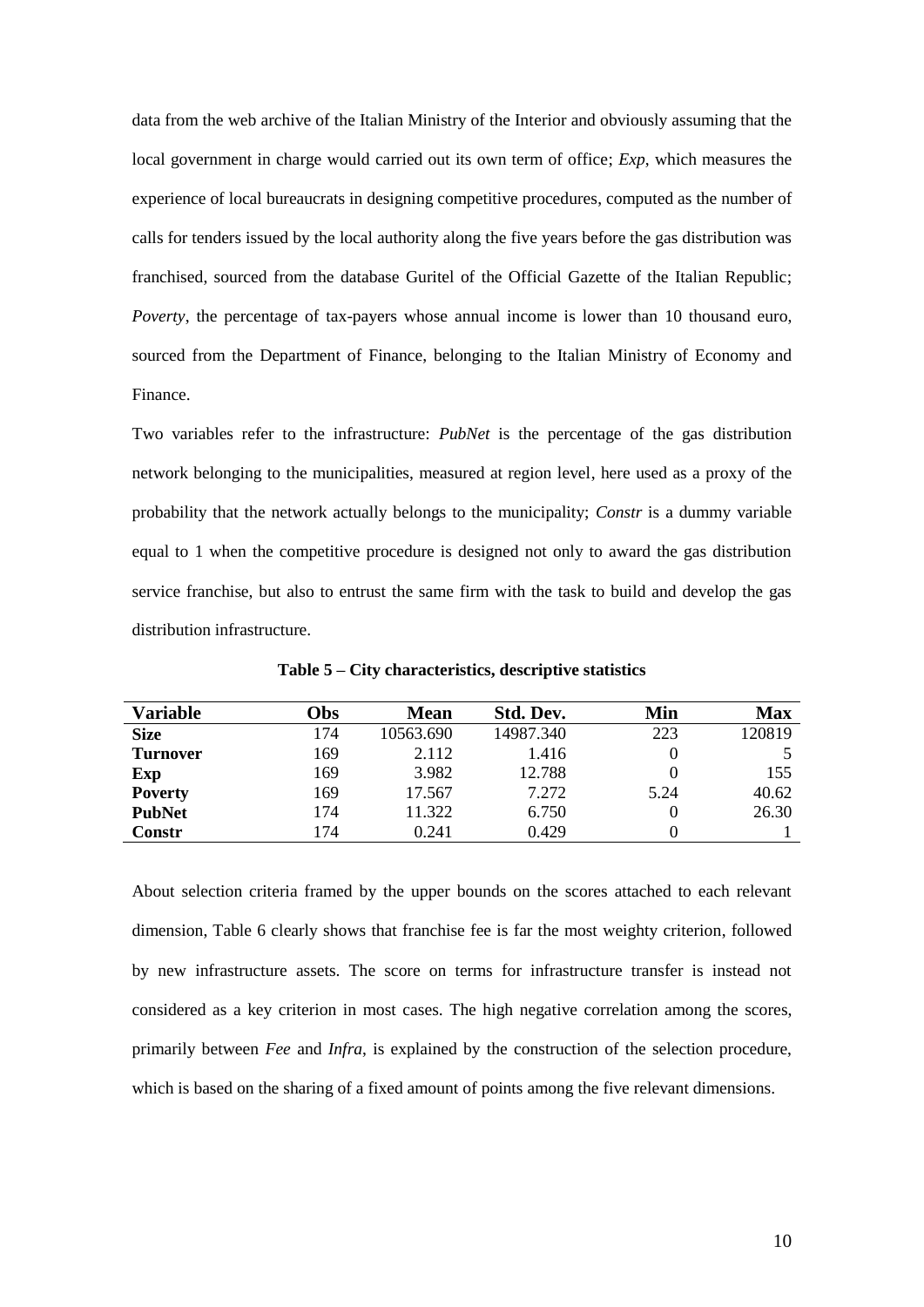| <b>Score</b>  | Obs | <b>Mean</b> | Std. Dev. | Min | <b>Max</b> |
|---------------|-----|-------------|-----------|-----|------------|
| Fee           | 174 | 37.71       | 24.48     |     | 88         |
| <b>Trans</b>  | 174 | 5.10        | 10.28     |     | 70         |
| <b>Prices</b> | 174 | 10.84       | 8.94      |     | 55         |
| <b>Infra</b>  | 174 | 28.99       | 17.66     |     | 80         |
| <b>Serv</b>   | 174 | 14.78       | 10.21     |     | 55         |

#### **Table 6 – Scores, descriptive statistics**

#### **Table 7 – Scores, correlation matrix**

|               | Fee       | <b>Trans</b> | <b>Prices</b> | <b>Infra</b> | Serv   |
|---------------|-----------|--------------|---------------|--------------|--------|
| Fee           | 1.0000    |              |               |              |        |
| Trans         | $-0.2817$ | 1.0000       |               |              |        |
| <b>Prices</b> | $-0.3554$ | $-0.0853$    | 1.0000        |              |        |
| Infra         | $-0.7275$ | $-0.0588$    | 0.0169        | 1.0000       |        |
| <b>Serv</b>   | $-0.4316$ | $-0.1342$    | $-0.0003$     | 0.1449       | 1.0000 |

#### *4.1 The Model*

The aim of the paper is to explore the relationship between the municipality characteristics (i.e. financial distress, poverty, political turnover) and the selection criteria. In order to accomplish this task it should have been possible to estimate five equations separately, each one with the maximum score attached on one of the five dimensions as a dependent variable and a proper set of city characteristics as explanatory variables. However the simultaneity shaping the score variables, which are jointly determined when the competitive procedure is designed, imposes not only to introduce all the score variables in every equation, but also to deal with endogeneity of these variables.

The overall model to be estimated is the following:

$$
\ln Sc_{1} = \beta_{10} + \sum_{\substack{i=1 \ i \neq 1}}^{5} \alpha_{1i} \ln Sc_{i} + \beta_{11} \text{Find} + \beta_{12} \text{Debt} + \beta_{13} \text{Liq} + \beta_{14} \text{Proceeds} + \beta_{15} \text{Turnover} + \beta_{16} \text{Exp} + \beta_{17} \text{Size} + u_{1}
$$
\n
$$
\ln Sc_{2} = \beta_{20} + \sum_{\substack{i=1 \ i \neq 2}}^{5} \alpha_{2i} \ln Sc_{i} + \beta_{21} \text{Constr} + \beta_{22} \text{Debt} + \beta_{23} \text{Liq} + \beta_{24} \text{PubNet} + \beta_{25} \text{Turnover} + \beta_{26} \text{Exp} + \beta_{27} \text{Size} + u_{2}
$$
\n
$$
\ln Sc_{3} = \beta_{30} + \sum_{\substack{i=1 \ i \neq 3}}^{5} \alpha_{3i} \ln Sc_{i} + \beta_{31} \text{Powerty} + \beta_{35} \text{Turnover} + \beta_{36} \text{Exp} + \beta_{37} \text{Size} + u_{3}
$$
\n
$$
\ln Sc_{4} = \beta_{40} + \sum_{\substack{i=1 \ i \neq 4}}^{5} \alpha_{4i} \ln Sc_{i} + \beta_{41} \text{Constr} + \beta_{42} \text{S} + \beta_{45} \text{Turnover} + \beta_{46} \text{Exp} + \beta_{47} \text{Size} + u_{4}
$$
\n
$$
\ln Sc_{5} = \beta_{50} + \sum_{\substack{i=1 \ i \neq 3}}^{5} \alpha_{5i} \ln Sc_{i} + \beta_{55} \text{Turnover} + \beta_{56} \text{Exp} + \beta_{57} \text{Size} + u_{5}
$$
\n(1-5)

where **Sc** is the vector of the scores, which for each observation *j* is equal to: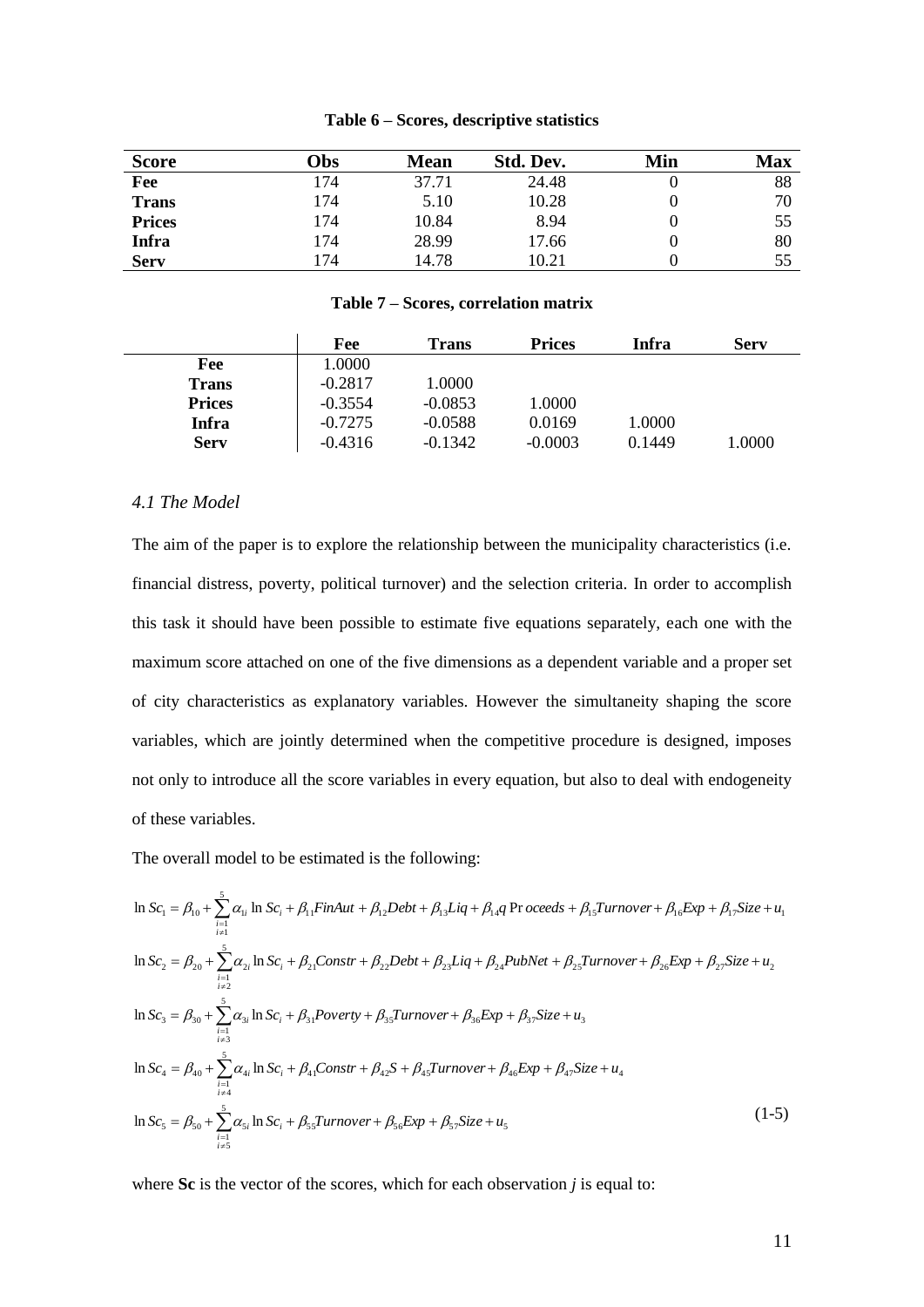$$
\begin{bmatrix}\nSc_{1j} \\
Sc_{2j} \\
Sc_{3j} \\
Sc_{4j} \\
Sc_{5j}\n\end{bmatrix} = \begin{bmatrix}\nFee_j \\
Trans_j \\
Prices_j \\
Prices_j \\
Infra_j \\
Serv_j\n\end{bmatrix}
$$
\n(6)

In the model specification logarithms of score variables are considered in order to deal with the skewness of data distribution.

The first is the franchise fee score equation, in which all local finance indicators are included, besides the political turnover variable, the experience in designing competitive procedures and the size of the municipality, added to all the equations. This is far the most relevant of the five equations, because it actually tests the existence of a taxation by regulation effect in the gas distribution service franchising.

The second equation has the terms for assets transfer score as dependent variable. The dummy *Constr* and the ownership of preexisting infrastructure assets *PubNet* are included into the equation in order to control for the existence of assets to be transferred and the extent to which assets transfer is a relevant issue to be dealt with. Two local finance indicators are also added, *Debt* and *Liq*, considered as factors explaining the reluctance of municipalities to take over the incumbent in the ownership of the infrastructure and the consequent propensity for entrusting the new entrant with such a commitment.

The third is the prices score equation in which the *Poverty* variable is included. Indeed, It could be argued that, other things being equal, more families under poverty line make the local government more sensitive to economic terms at which the service is offered.

The fourth is the new infrastructure score equation in which the *Constr* dummy is included. The reason is straightforward. When the competitive procedure is designed not only to award the gas distribution service franchise, but also to entrust the same firm with the task to build and develop the distribution network, the tendency to put an higher weight on the infrastructure dimension of the bids is expected.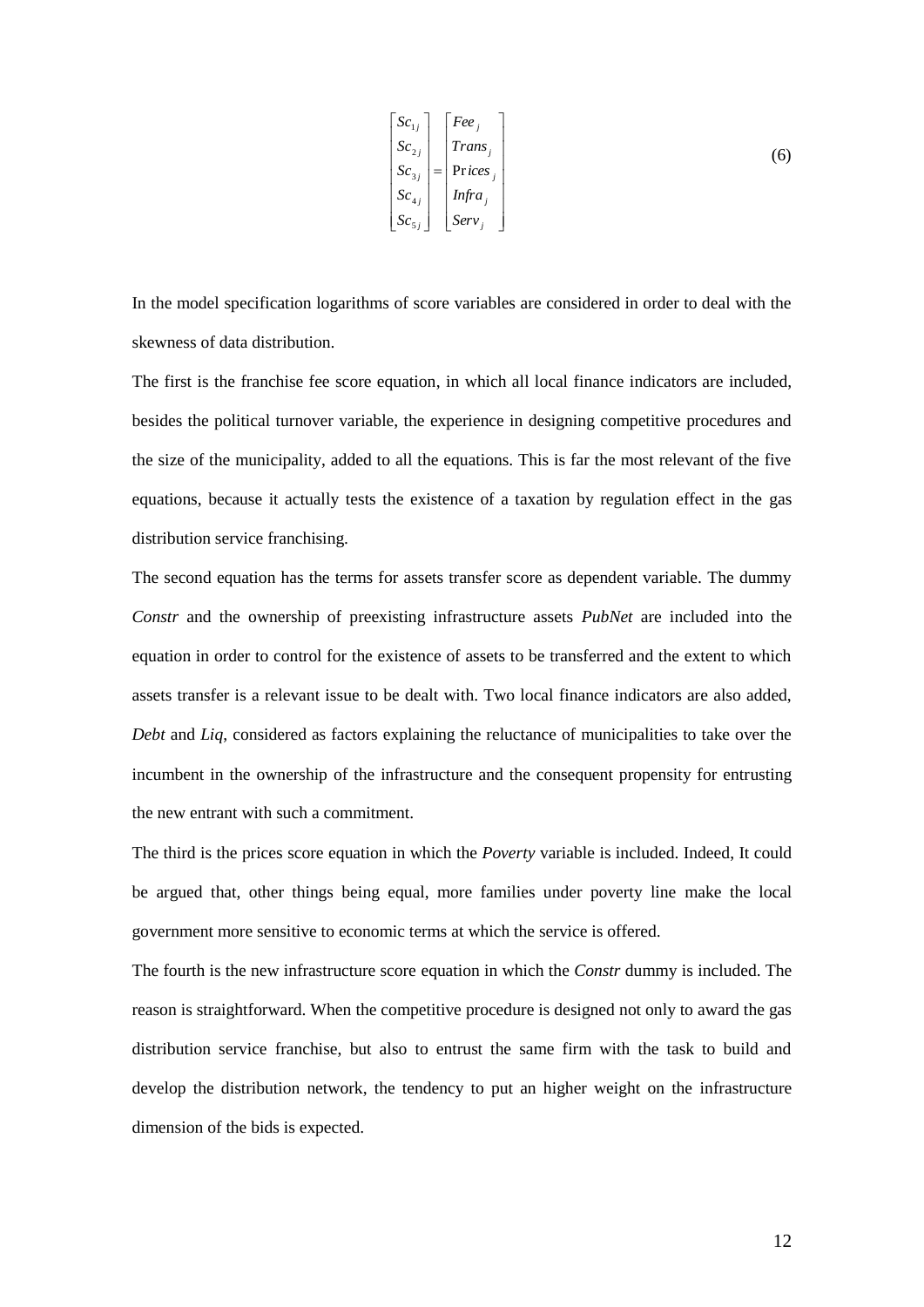The last is the service quality and organization equation. It includes only variables entering into the baseline specification, namely the political turnover, the experience of bureaucrats and the size of the municipality.

The proposed model is a linear simultaneous equations model, where the dependent variables are assumed to be endogenous as they are correlated with model errors, while the remaining variables are assumed to be exogenous because uncorrelated with the error term. Due to the presence of endogenous variables SUR estimator is inconsistent. Consistent estimation methods are placed in the context of GMM estimation. Here the 3SLS estimator has been used, which assumes errors are correlated across equations.

### **5. Results**

<u>.</u>

The Tables A1-A5 present the results of estimations of the overall model. Equation by equation GMM and 3SLS estimations are shown, although only the second will be commented because of their superiority in terms of efficiency.

As clearly verifiable, only the first equation shows a certain level of significance of the estimates, while the remaining four equations, aside from, in some cases, the coefficients of the endogenous score variables (the coefficient of terms of transfer score in the prices equation or the coefficient of the franchise fee score in the service quality and organization equation), which are of scarce interest, don't seem to be rather valuable. Indeed the payoff from have been mastering a multiple equation model is considerable. Even if it was not possible to get some evidences from the four equations above mentioned, a gain in terms of efficiency has probably been achieved by combining the first equation with the other equations<sup>2</sup>.

The first equation results are instead quite interesting and seem to give a piece of evidence for the taxation by regulation effect. The coefficients of the *Debt* and *Liq* variables are positive and significant, meaning that municipalities facing higher levels of debt or financial straits in terms

<sup>&</sup>lt;sup>2</sup> Obviously, the efficiency gain presumes that the model is correctly specified, that is, all the model assumptions are satisfied. If the model is misspecified, the multiple equation estimator is not guaranteed to be consistent. And the chances of misspecification increase as equations are added to the system.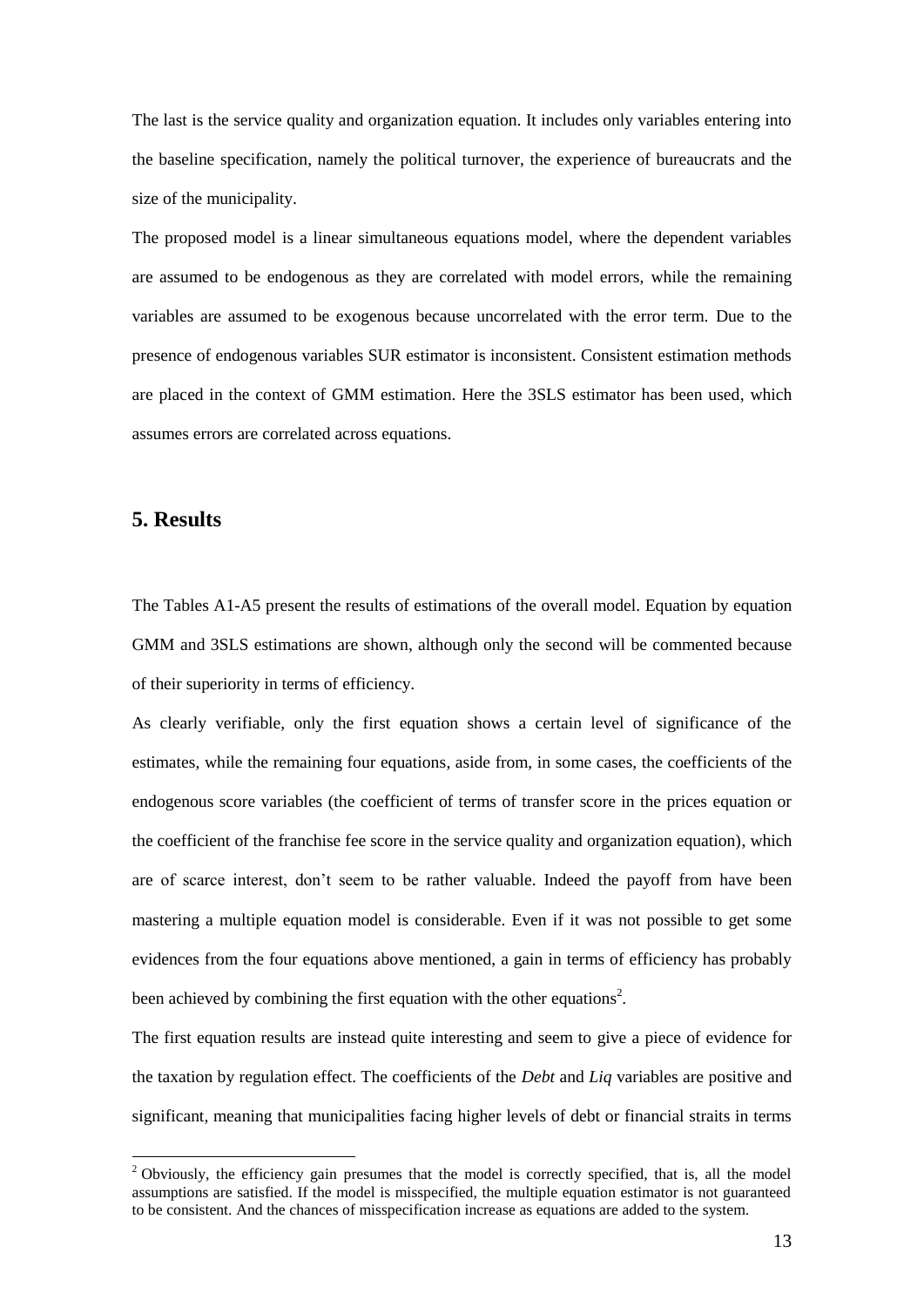of liquidity are more prone, other things being equal, to attach an higher upper bound to the franchise fee score and have hopes of raising much money from the cash flow guaranteed by the gas distribution service operator.

The financial autonomy variable is also found to be positive and significant. This result seems to be counterintuitive or at least in contrast with the taxation by regulation story. Effectively municipalities with an high financial and ultimately fiscal autonomy are generally far from confronting financial distress. A possible explanation of this result could be retrieved by supposing that a sort of tendency of some municipalities to raising fund via public service management exists, and if so, these ones would display a strong propensity to tax by public service regulation, resulting finally highly financial autonomous. Obviously, following the same argumentation, we are reduced to admit the endogeneity of the *FinAut* variable. In the model here estimated, instead, it is assumed to be predetermined. Finally, the coefficient of the quality of proceeds variable is weakly significant and its sign is athwart the prediction.

Moreover, some valuable insights are provided by the three variables shared by all equations. The experience in designing competitive procedures, *Exp*, seems to have an impact, although weakly significant, on the choice of the scores. In particular, when the public bureaucrats are neophytes, they show an inclination towards the overweighting of the franchise fee dimension of the bids, maybe because easier to asses.

The political turnover, *Turnover*, is found to significantly affect the propensity of local governments towards overweighting of franchise fee dimension. When the local government is expected to be in charge for a long period of time, it is more sensitive to local finance status and can richly enjoy the future cash flows provided by the franchise fee.

Lastly, even the size of the city seems to play a role in the setting of competitive procedures. Larger cities tend to be more interested in franchise fee, arguably because they are more resources demanding in comparison with smaller ones.

14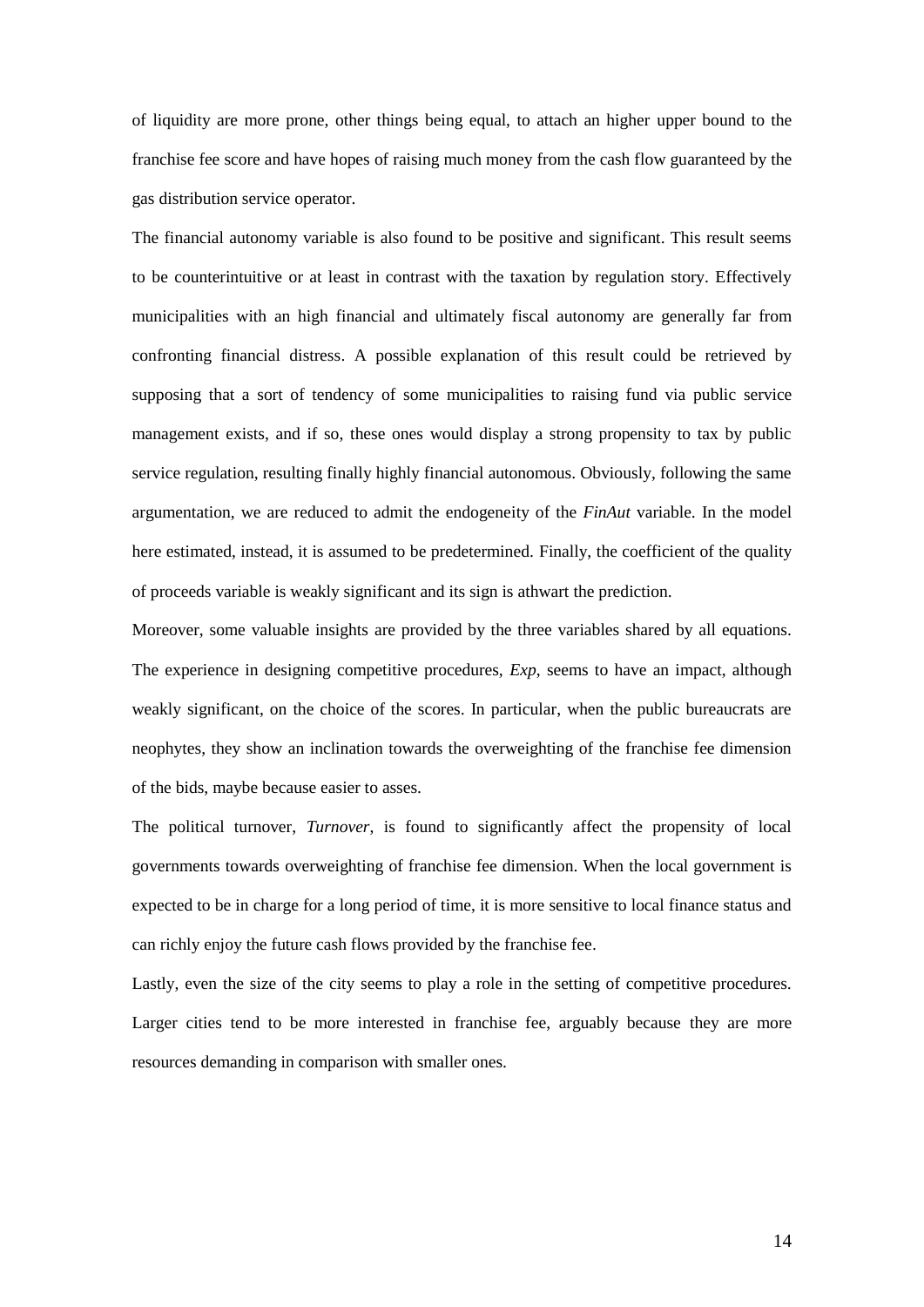## **6. Conclusions**

These paper means to investigate the relationship between city objectives and the competitive procedure designing in the Italian gas distribution franchising. The empirical strategy consists of a linear simultaneous equations model estimation, in which five equations, each one with the maximum score attached to as much bid dimensions as dependent variable, are jointly estimated against the four remaining maximum scores and some explanatory variables describing city characteristics considered significant in shaping the competitive procedure design.

For each maximum score a different set of covariates is established, relying on none other than taxation by regulation hypothesis in the case of franchise fee score and my own conjecture about the set of considerations shaping the decision process regarding the maximum score attached to the other dimensions. This is undoubtedly a weakness of the analysis, but it is justified by the lack of references in the field.

Results seem to not reject the taxation by regulation story, although a strong evidence is far from having been found. Italian municipalities, when entrusted with the task to franchise a monopoly, appear to take into account their financial status, attempting to tax the selected service operator rather than force it to provide a consumer welfare maximizing set of conditions. Difficulties in data collection forced the analysis to be exclusively focused on city characteristics and to leave out technical aspects of the service, such as current level of service quality, distribution network status, planned infrastructure investments, or market structure aspects, in terms of level of competition among operators and incumbency.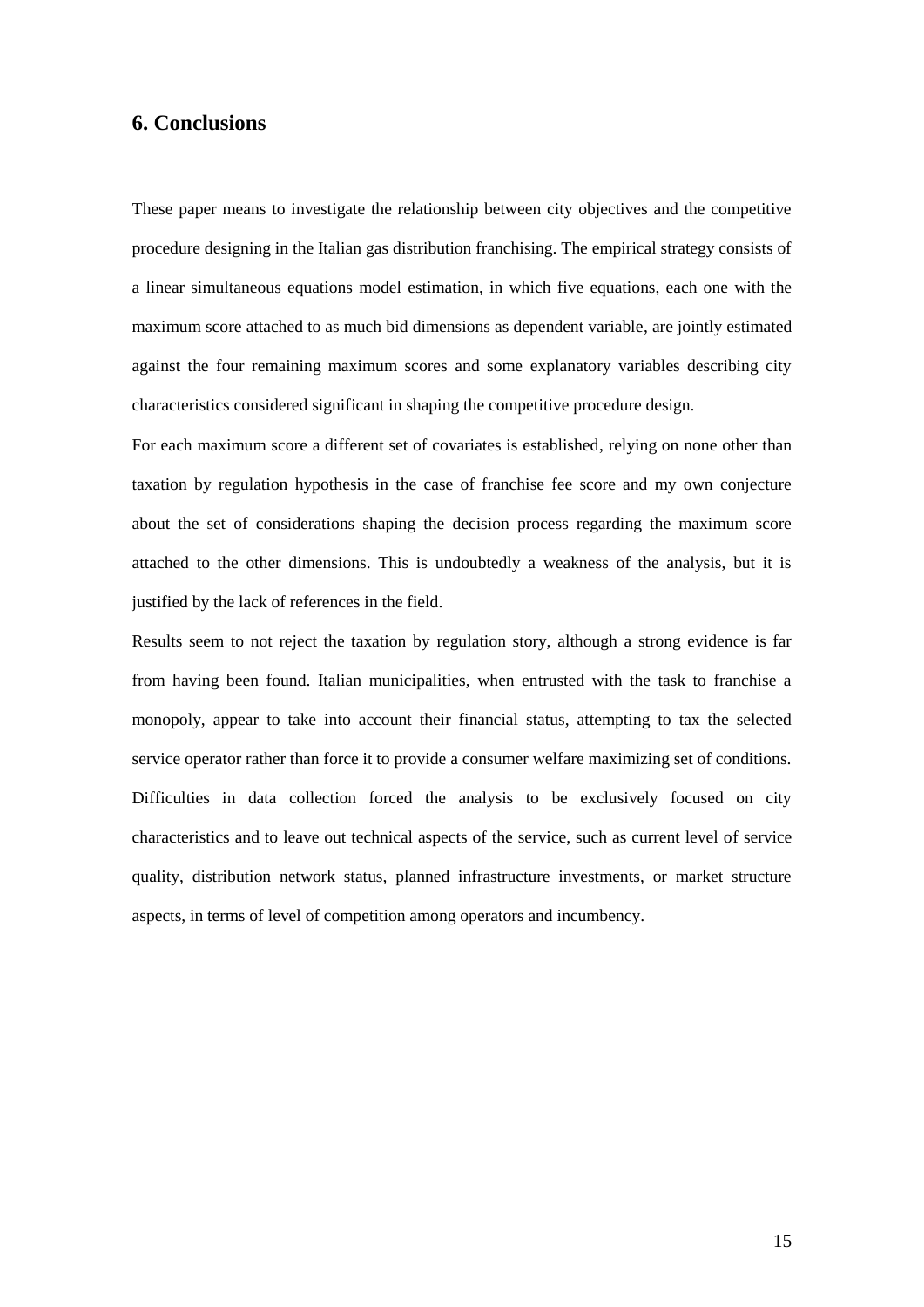#### **References**

- **Armstrong, M., Sappington, D.E.**, 2006. "*Regulation, Competition and Liberalization*". Journal of Economic Literature, Vol. 44 (2), 325–356.
- **Asker, J., Cantillon, E.**, 2008. "*Properties of Scoring Auctions*". Rand Journal of Economics, Vol. 39(1), 69-85.
- **Asker, J., Cantillon, E.**, 2010. "*Procurement when price and quality matter*". Rand Journal of Economics, Vol. 41(1), 1-34.
- **Bel, G., Fageda, X.,** 2009. "Factors explaining local privatization: a meta-regression analysis". Public Choice, Vol. 139(1-2), 105-119.
- **Beutel, P.A.**, 1990. *"City objectives in monopoly franchising: the case of cable television"*. Applied Economics, Vol. 22, 1237-1247.
- **Demsetz, H.**, 1968. *"Why regulate utilities?"* Journal of Law and Economics, Vol. 11  $(55-66)$ .
- **Doni, N.**, 2006. *"Analisi delle gare di concessione per l'aggiudicazione del servizio di distribuzione del gas naturale".* I Quaderni di .net, n. 37/2006 di Net.
- **Farneti, G., Padovani**, **E.** 2010. *"I voti ai bilanci delle città"*. Il Sole 24 Ore, 2010 April 12, pag. 7.
- **Goldberg, V.P.**, 1976. *"Regulation and Administered Contracts"*. The Bell Journal of Economics, Vol. 7(2), 426-228.
- **Hazlett, T.W.**, 1991. *"The demand to regulate franchise monopoly: Evidence from CATV rate deregulation in California"*. Economic Inquiry, Vol. 29, 275-296.
- **Levin, J., Tadelis, S.**, 2007. *"Contracting for government services: Theory and evidence from US cities"*. NBER Working Paper No W13350.
- **Otsuka, Y., Braun, B.M.,** 2002. *"Taxation by regulation and regulation by taxation: The case of local cable TV regulation".* Review of Industrial Organization, Vol. 21, 21-40.
- **Posner, R.A.,** 1971. *"Taxation by regulation"*. The Bell Journal of Economics and Management Science, Vol. 2(1), 22-50.
- **Posner, R.A.,** 1972. *"The appropriate scope of regulation in the cable television industry*". The Bell Journal of Economics and Management Science, Vol. 3(1), 98-129.
- **Prager, R.A.,** 1989. *"Franchise bidding for natural monopoly: The case of cable television in Massachussets"*. The Journal of Regulatory Economics, Vol. 5, 115-131.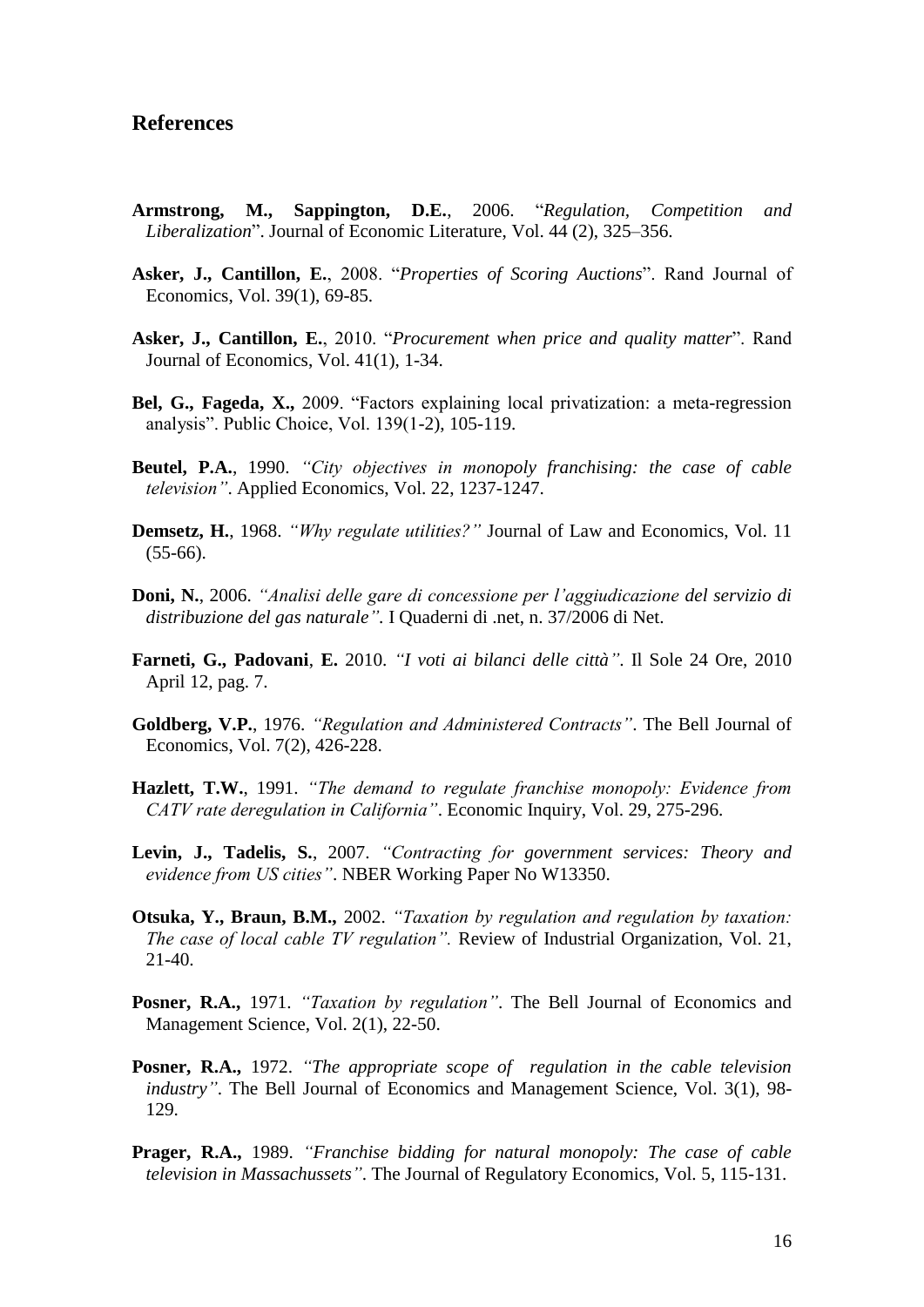- **Williamson, O.E.**, 1976. *"Bidding for Natural Monopolies in General and with Respect to CATV"*. *The Bell Journal of Economics*, Vol. 7(1), 73-104.
- **Zupan M. A.**, 1989. "*The efficacy of franchise bidding schemes in the case of cable television: some systematic evidence"*. Journal of Law and Economics, Vol. 32, 401– 456.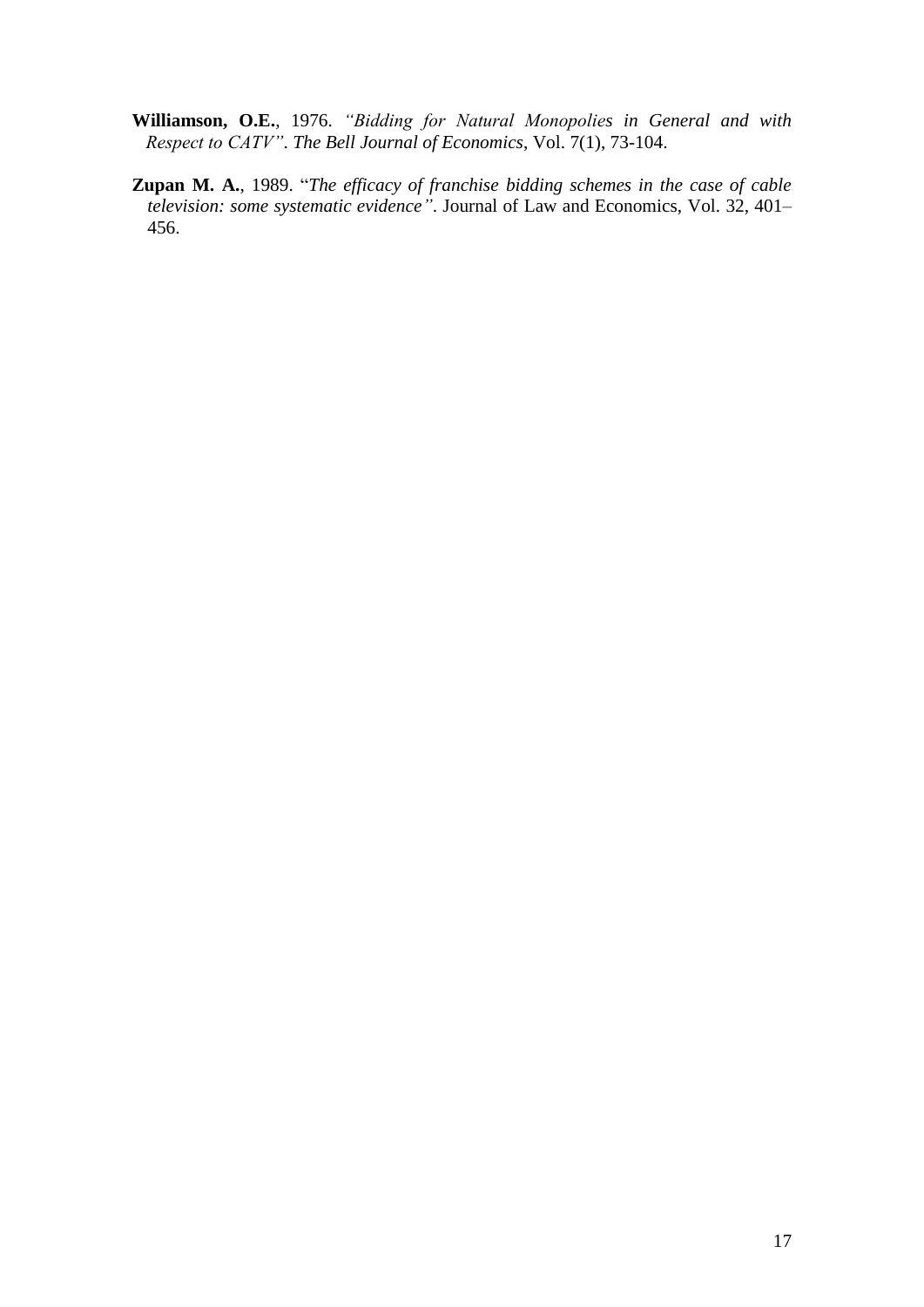# **Appendix**

|                  | (1)                | (2)            |
|------------------|--------------------|----------------|
|                  | (eq. by eq. IV)    | (3SLS)         |
|                  | lnFee              | lnFee          |
|                  |                    |                |
| <b>InTrans</b>   | $-24.6200$         | 492.500**      |
|                  | $(-0.06)$          | (1.96)         |
|                  |                    |                |
| <b>InPrices</b>  | $-13.1600$         | 257.600**      |
|                  | $(-0.06)$          | (1.96)         |
| lnInfra          | $-0.54600$         | $-10.4600$     |
|                  | $(-0.04)$          | $(-0.91)$      |
|                  |                    |                |
| lnServ           | $-54.3100$         | 1108.20*       |
|                  | $(-0.06)$          | (1.92)         |
|                  |                    |                |
| FinAut           | $-0.64200$         | 13.6300**      |
|                  | $(-0.06)$          | (1.98)         |
|                  |                    |                |
| Debt             | $-77.6800$         | 1654.10**      |
|                  | $(-0.06)$          | (2.00)         |
| Liq              | $-4.70100$         | 100.400**      |
|                  | $(-0.06)$          | (2.00)         |
|                  |                    |                |
| qProceeds        | 0.00130            | $-0.03140*$    |
|                  | (0.03)             | $(-1.87)$      |
|                  |                    |                |
| Exp              | 0.84200            | $-17.2500*$    |
|                  | (0.06)             | $(-1.95)$      |
|                  |                    |                |
| Turnover         | $-1.49600$         | 31.1200**      |
|                  | $(-0.06)$          | (2.08)         |
| Size             | $-0.00024$         | $0.00495**$    |
|                  | $(-0.06)$          | (2.04)         |
|                  |                    |                |
| cons             | 239.300            | $-4756.20*$    |
|                  | (0.06)             | $(-1.93)$      |
| $\boldsymbol{N}$ | 163                | 163            |
|                  | $F(11,151) = 0.00$ | $Chi2 = 30.84$ |
|                  | $p = 1.000$        | $p = 0.0012$   |

# **Table A1 – First equation estimates**

*t* statistics in parentheses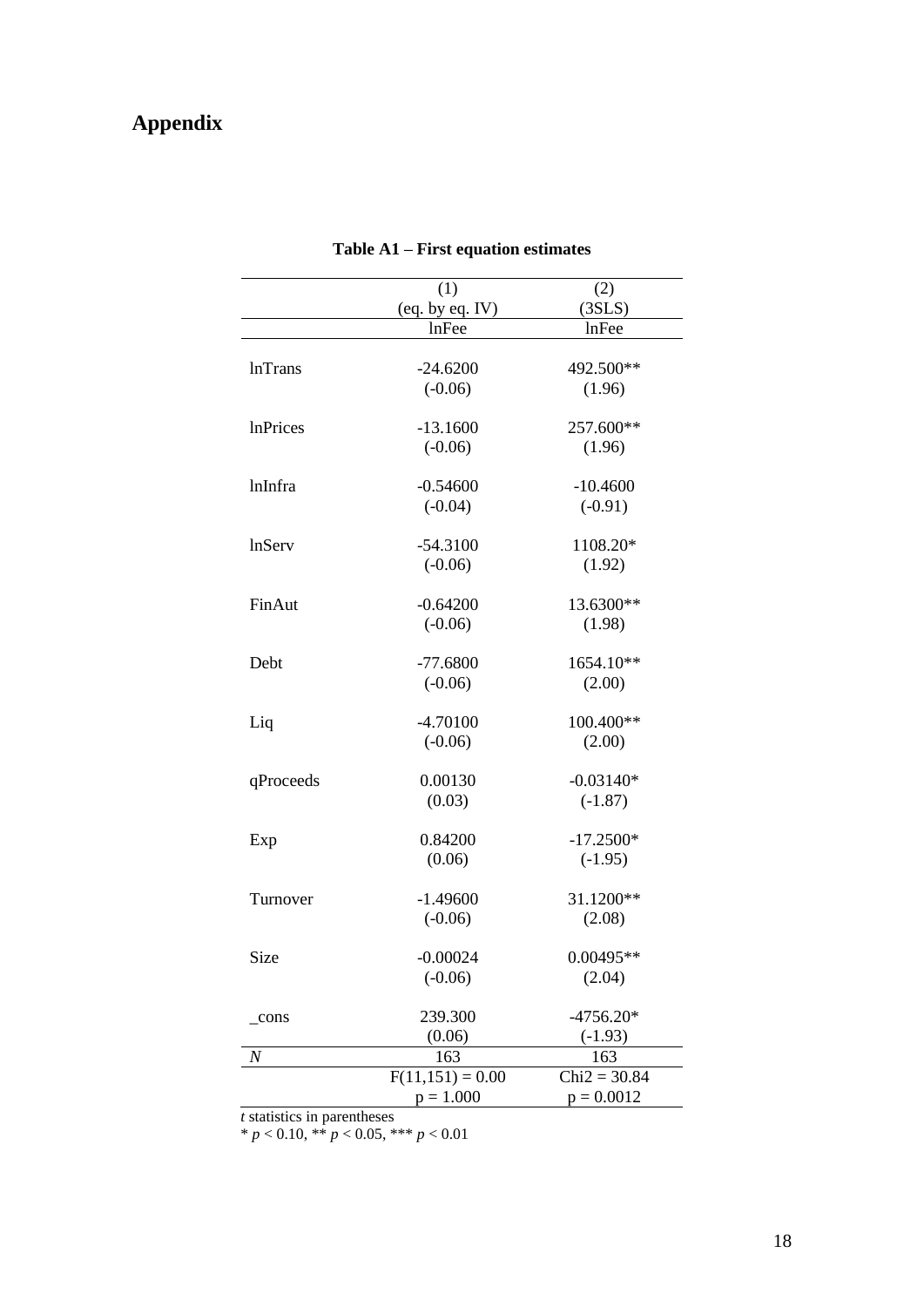|                  | (1)                | (2)            |
|------------------|--------------------|----------------|
|                  | (eq. by eq. IV)    | (3SLS)         |
|                  | <b>InTrans</b>     | <b>InTrans</b> |
|                  |                    |                |
| lnFee            | $-97.3600$         | $-1939.00$     |
|                  | $(-0.01)$          | $(-0.34)$      |
| <b>InPrices</b>  | 21.0700            | 468.000        |
|                  | (0.01)             | (0.36)         |
| lnInfra          | 90.0800            | 1854.00        |
|                  | (0.01)             | (0.35)         |
|                  |                    |                |
| lnServ           | 2.12200            | 83.4800        |
|                  | (0.01)             | (0.46)         |
| Constr           | $-309.700$         | $-6261.10$     |
|                  | $(-0.01)$          | $(-0.34)$      |
|                  |                    |                |
| Debt             | 139.800            | 2391.00        |
|                  | (0.01)             | (0.28)         |
|                  |                    | 14.6400        |
| Liq              | $-1.87000$         |                |
|                  | $(-0.01)$          | (0.12)         |
| PubNet           | $-5.05200$         | $-101.600$     |
|                  | $(-0.01)$          | $(-0.34)$      |
| Exp              | $-0.36100$         | $-7.46400$     |
|                  | $(-0.01)$          | $(-0.33)$      |
|                  |                    |                |
| Turnover         | 7.39500            | 150.000        |
|                  | (0.01)             | (0.34)         |
| Size             | 0.00014            | 0.00271        |
|                  | (0.01)             | (0.30)         |
|                  |                    |                |
| cons             | 98.6600            | 1602.40        |
|                  | (0.02)             | (0.30)         |
| $\boldsymbol{N}$ | 163                | 163            |
|                  | $F(11,151) = 0.00$ | $Chi2 = 12.41$ |
|                  | $p = 1.0000$       | $p = 0.3336$   |

# **Table A2 – Second equation estimates**

*t* statistics in parentheses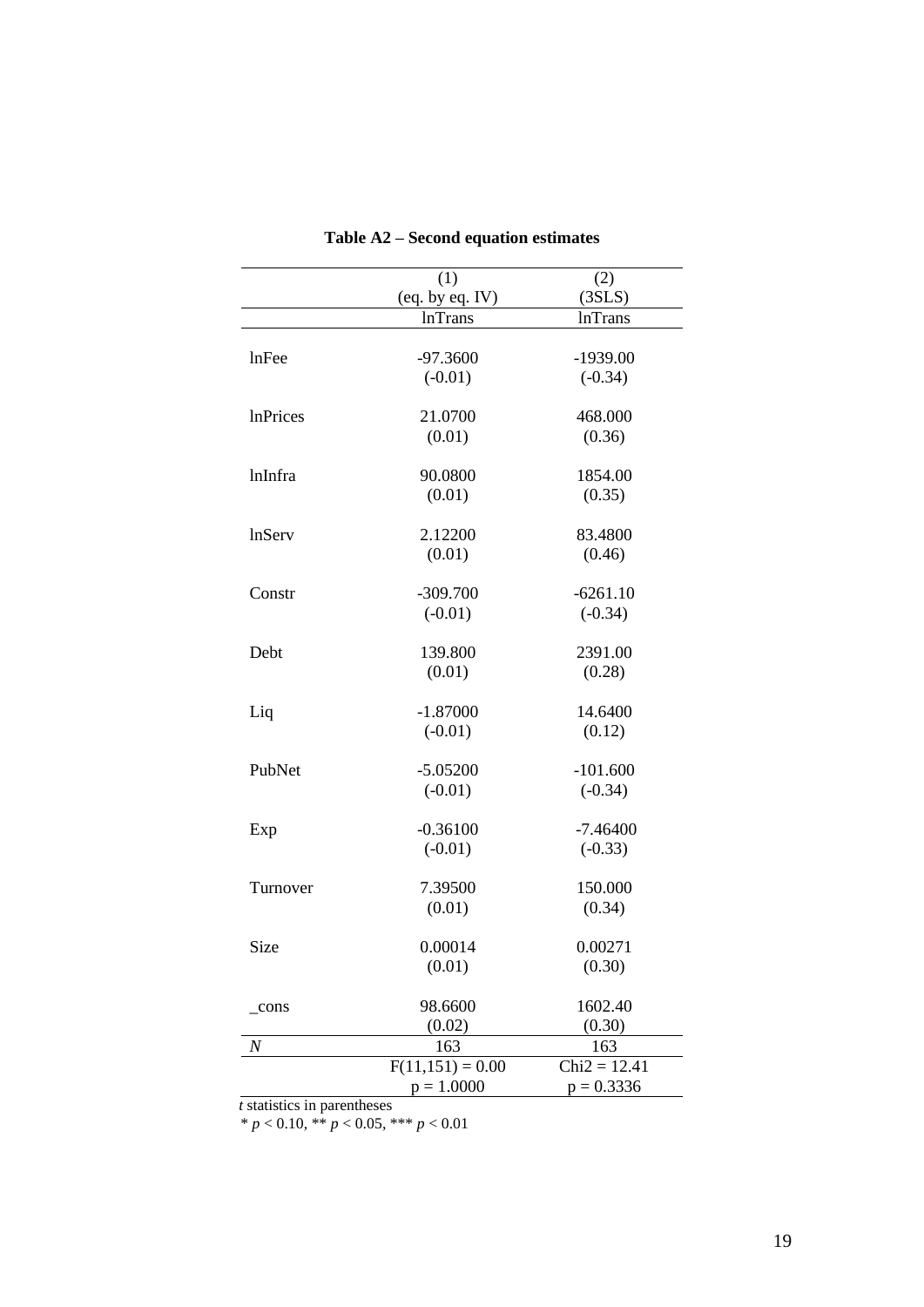|                  | (1)               | (2)             |
|------------------|-------------------|-----------------|
|                  | (eq. by eq. IV)   | (3SLS)          |
|                  | <b>InPrices</b>   | <b>InPrices</b> |
|                  |                   |                 |
| lnFee            | $-0.65000**$      | $-0.52100*$     |
|                  | $(-2.24)$         | $(-1.90)$       |
| <b>lnTrans</b>   | $-0.96200**$      | $-0.90400**$    |
|                  | $(-2.04)$         | $(-1.98)$       |
|                  |                   |                 |
| lnInfra          | 0.23100           | 0.50400         |
|                  | (0.42)            | (0.98)          |
|                  |                   |                 |
| lnServ           | 0.95000           | 0.90100         |
|                  | (0.68)            | (0.67)          |
| Poverty          | $-0.07650$        | $-0.07180$      |
|                  | $(-1.49)$         | $(-1.45)$       |
|                  |                   |                 |
| Exp              | $-0.00213$        | $-0.00104$      |
|                  | $(-0.10)$         | $(-0.05)$       |
| Turnover         | $-0.14500$        | $-0.14300$      |
|                  | $(-1.19)$         | $(-1.21)$       |
| Size             | $-0.00003*$       | $-0.00003*$     |
|                  | $(-1.83)$         | $(-1.93)$       |
|                  |                   |                 |
| $_{\rm cons}$    | 3.96200           | 2.67200         |
|                  | (0.94)            | (0.67)          |
| $\boldsymbol{N}$ | 163               | 163             |
|                  | $F(8,154) = 1.42$ | $Chi2 = 11.93$  |
|                  | $p = 0.1931$      | $p = 0.1543$    |

#### **Table A3 – Third equation estimates**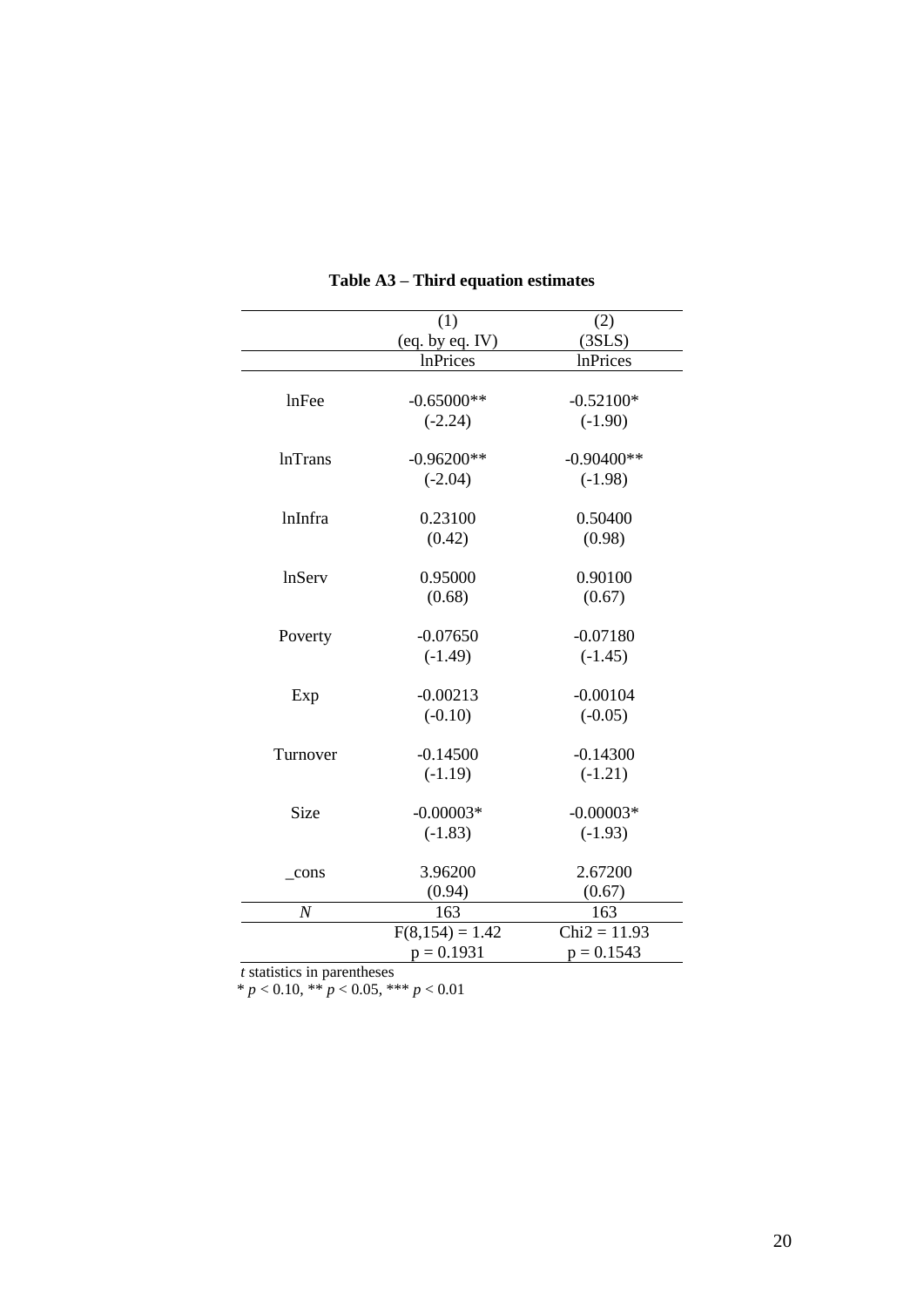|                  | (1)               | (2)            |
|------------------|-------------------|----------------|
|                  | (eq. by eq. IV)   | (3SLS)         |
|                  | <b>lnInfra</b>    | lnInfra        |
|                  |                   |                |
| lnFee            | 0.56800           | $-0.13300$     |
|                  | (0.53)            | $(-0.16)$      |
|                  |                   |                |
| <b>lnTrans</b>   | $-0.23000$        | $-0.57300$     |
|                  | $(-0.37)$         | $(-1.02)$      |
|                  |                   |                |
| <b>InPrices</b>  | 0.14600           | $-0.19900$     |
|                  | (0.28)            | $(-0.43)$      |
|                  |                   |                |
| lnServ           | $-0.58400$        | $-1.04000*$    |
|                  | $(-0.77)$         | $(-1.69)$      |
| Constr           | 1.89400           | 0.87300        |
|                  | (1.02)            | (0.63)         |
|                  |                   |                |
| S                | $0.63300*$        | 0.38800        |
|                  | (1.82)            | (1.39)         |
|                  |                   |                |
| Exp              | 0.01090           | 0.01500        |
|                  | (0.74)            | (1.10)         |
|                  |                   |                |
| Turnover         | $-0.02740$        | $-0.01330$     |
|                  | $(-0.25)$         | $(-0.13)$      |
| Size             | 0.00000           | $-0.00000$     |
|                  | (0.02)            | $(-0.12)$      |
|                  |                   |                |
| cons             | 1.97900           | 6.68600        |
|                  | (0.31)            | (1.32)         |
| $\boldsymbol{N}$ | 163               | 163            |
|                  | $F(9,153) = 1.54$ | $Chi2 = 15.22$ |
|                  | $p = 0.1395$      | $p = 0.0852$   |

# **Table A4 – Fourth equation estimates**

*t* statistics in parentheses